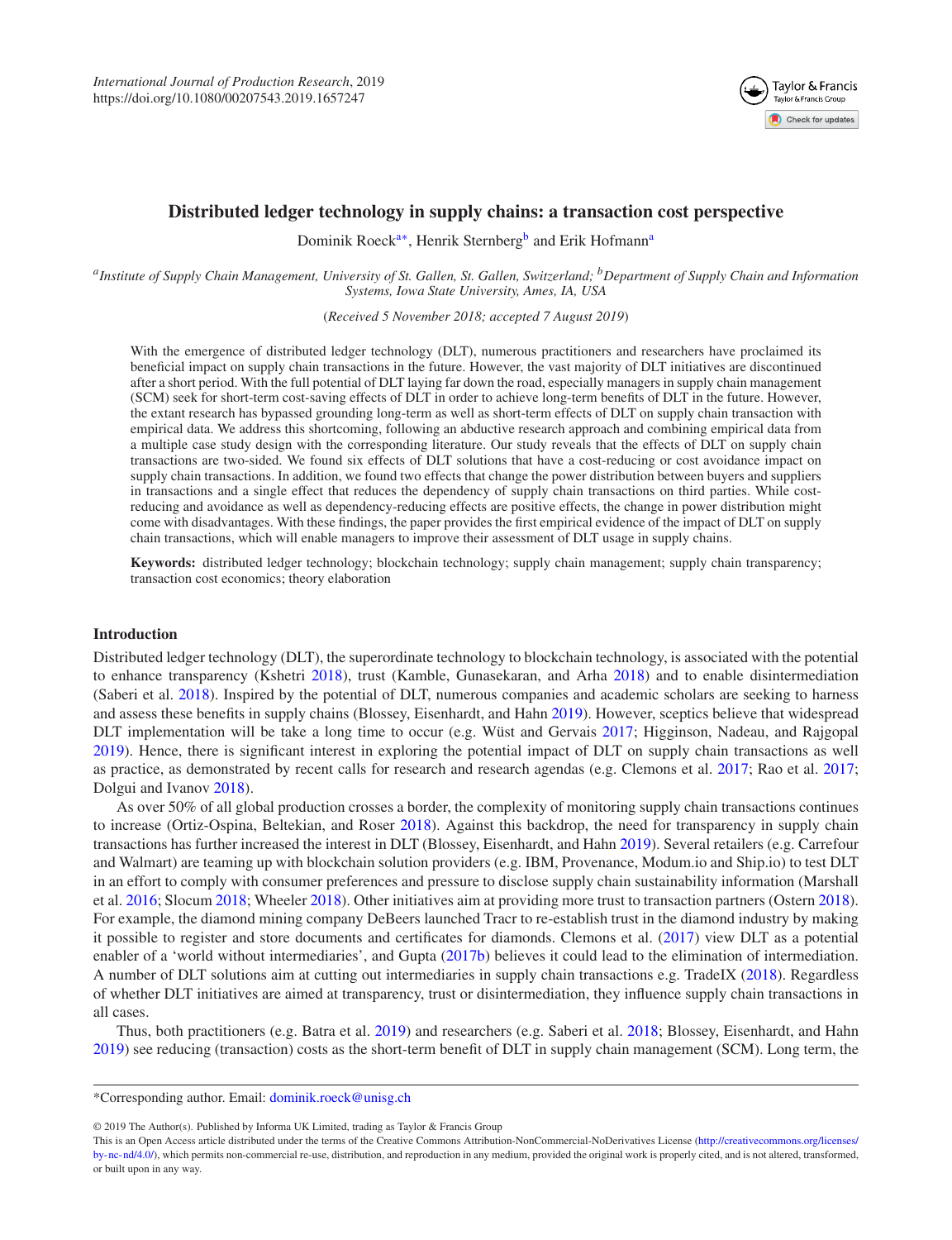technology is seen as a radical (Beck and Müller-Bloch [2017\)](#page-15-6) or disruptive innovation (Casey and Wong [2017;](#page-15-7) Saberi et al. [2018\)](#page-16-1). Moreover, supply chain transactions between firms are subject to radical changes (Blossey, Eisenhardt, and Hahn [2019\)](#page-15-1), potentially altering the transaction cost economics (TCE) of supply chains (Catalini and Gans [2016\)](#page-15-8).

TCE has been a dominant perspective in the investigation of boundary decisions, perhaps the most central phenomenon of interest in SCM theory (Williamson [2008\)](#page-16-10). The design of effective supply chain networks is dependent on understanding transaction costs, and thus the effect of emerging technologies on TCE is a topic of utmost importance. DLT promises to significantly reduce transaction costs (Catalini and Gans [2016\)](#page-15-8), which would likely cause firms to outsource larger portions of their supply chains. However, these effects are not certain, and numerous DLT projects have been abandoned due to a failure to achieve the targeted effects (Trujillo, Fromhart, and Srinivas [2017;](#page-16-11) Sternberg and Baruffaldi [2018\)](#page-16-12). The majority of projects are halted after a short period of time, failing to fulfil short-term and long-term expectations (Marr [2018\)](#page-16-13). In addition, literature has paid little attention to proof the expectations of the technology. Thus, managers are left to assess the potential of DLT on their own. Hence, it is important to uncover the perceived effects of DLT on supply chain transactions by drawing on TCE as a theoretical frame. In contrast to previous, mainly conceptual, desktop approaches for conceptualising DLT in SCM, we apply an abductive approach to explore the impact of DLT in supply chain transactions. Our aim is to contribute mid-range theory on transaction cost economics in supply chains. We do this by addressing two research questions:

RQ1: What are the implications of distributed ledger technology the transaction cost economics of supply chains?

RQ2: What are the distributed ledger-based causes of these implications?

We start by briefly outlining DLT in SCM and illustrating what is known on TCE in SCM. While we go on to elaborate the implications of DLT, we limit our exploration to transparency-enabling DLT applications in order to gather and analyse data from real-world implementations in supply chains. Thus, the unit of observation in our abductive case study is the pilot application of DLT-based transparency solutions in physical supply chains. This makes it possible to study the interorganisational DLT-based transaction between a buyer and a supplier in a physical goods supply chain as our unit of analysis. In this way, we provide the first empirical evidence of reduced transaction costs through the use of DLT in supply chain transactions. Furthermore, this study allows us to identify seven effects of DLT that extend the extant literature on TCE in SCM and justify the reduction of transaction costs. However, we also disclose two effects that constitute a shift in power through the usage of DLT in supply chain transactions.

#### **Literature background**

First, we introduce DLT as an enabler of transparent, trusted and disintermediated transactions in supply chains. Based on the literature, we elaborate on the potential value of DLT enablers in supply chains. Second, we position the TCE as the primary frame for exploring supply chain transactions in the context of DLT in our abductive multiple case study.

## *Distributed ledger technology in supply chains*

DLT enables storing new transactions in a distributed, decentralised network after validation by peers (Hawlitschek, Notheisen, and Teubner [2018\)](#page-15-9). Each transaction is secured by cryptography, verified, immutable and tamper-proof (Under-wood [2016\)](#page-16-14). Even though cryptocurrencies and financial services were the first applications of DLT (Gupta [2017a\)](#page-15-10), numerous other applications in different areas have sprung up (Clemons et al. [2017\)](#page-15-3). In supply chains, DLT introduces (1) transparency, (2) trust and (3) disintermediation as key value propositions (Catalini [2018\)](#page-15-11).

- *Transparency*: Several scholars, such as Kamble, Gunasekaran, and Arha [\(2018\)](#page-15-0), see DLT as an enhancer for transparency. Following Morgan, Richey, and Ellinger [\(2018\)](#page-16-15), supply chain transparency is enabled by visibility and traceability. DLT improves the visibility in supply chains, as it discloses transaction data (e.g. provenance information) to peers within a DLT network (Ivanov, Dolgui, and Sokolov [2018\)](#page-15-12). Traceability is enabled by the ability of a DLT solution to trace back every transaction (Kamble, Gunasekaran, and Arha [2018\)](#page-15-0) and reveal the involved actors as well as other information (e.g. value creation step).
- *Trust*: Numerous scholars (e.g. Auinger and Riedl [2018\)](#page-14-1) discuss the benefits of applying DLT in terms of building trust between different parties. According to Mayer, Davis, and Schoorman [\(1995\)](#page-16-16), trust is operationalised by ability, benevolence and integrity. While benevolence as an attitude is difficult to apply in terms of DLT solutions, the ability and integrity of transaction partners can be captured with DLT (Ostern [2018\)](#page-16-8). For instance, Catalini and Gans [\(2016\)](#page-15-8) illustrate that DLT helps to verify the abilities of transaction partners after a transaction. Smart contracts, which are programmed contracts that trigger pre-defined actions, make it possible to verify adherence to agreements by transaction partners and thus support integrity (Blossey, Eisenhardt, and Hahn [2019\)](#page-15-1).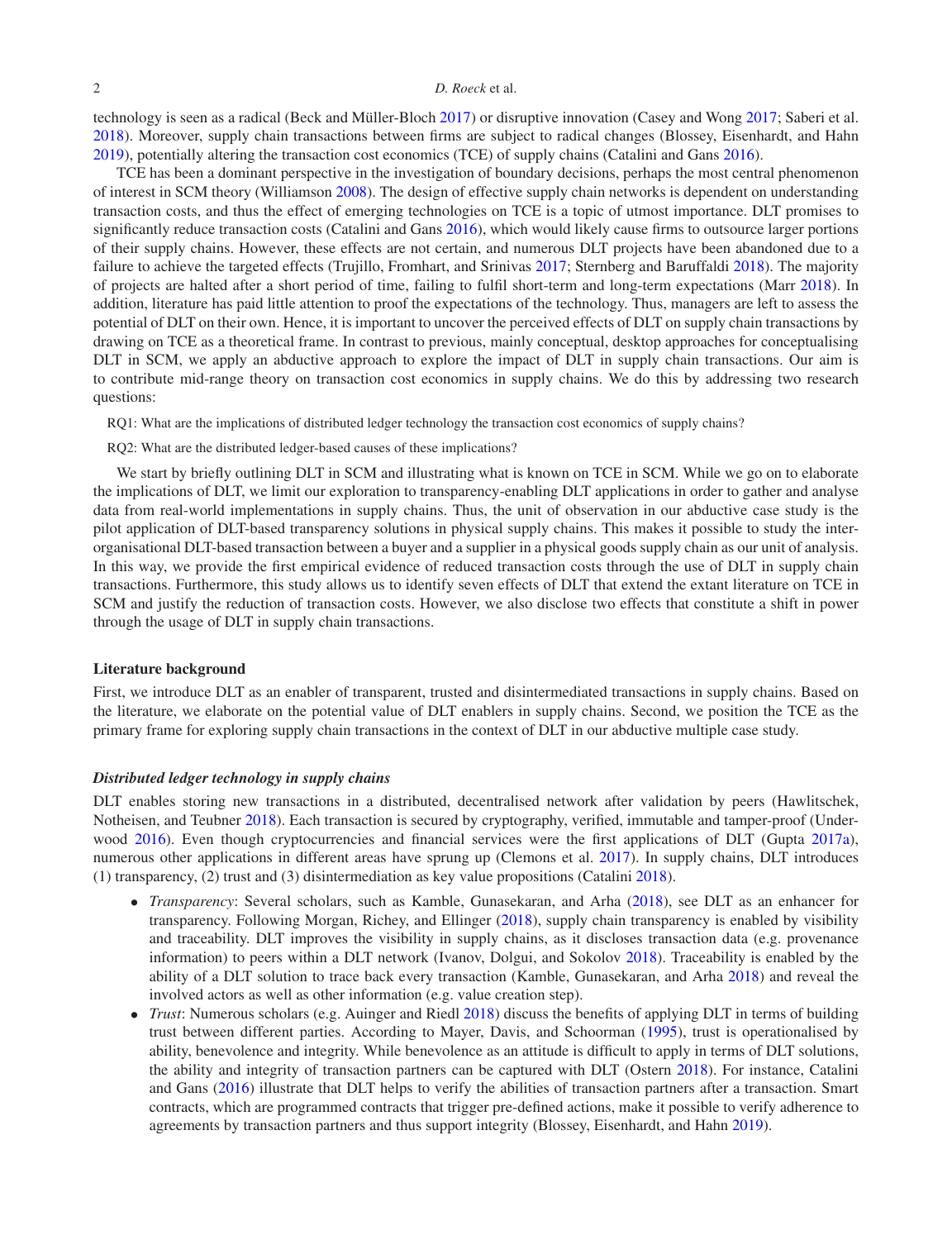- 
- *Disintermediation*: Early pioneers of DLT prophesised the elimination of intermediaries (Gupta [2017b\)](#page-15-5). Later, the sentiment shifted toward DLT as a substitution for intermediaries (Auinger and Riedl [2018\)](#page-14-1). Following Saberi et al. [\(2018\)](#page-16-1) and Auinger and Riedl [\(2018\)](#page-14-1), DLT reduces the need for intermediation in supply chains as trust and transparency are enhanced by DLT. Without DLT, intermediaries have a powerful role in mediating between transaction partners (Camek and Mills [2004\)](#page-15-13), but with the emergence of DLT, this role can be reduced (Davidson, De Filippi, and Potts [2018\)](#page-15-14).

These projected effects have caused scholars such as Catalini and Gans [\(2016\)](#page-15-8) and Seidel [\(2018\)](#page-16-17) to predict an impact on transaction costs, for example, through the usage of DLT-enabled smart contracts. Within a DLT, any transaction ever processed through its network might be tracked and can be used later as a single version of the truth to verify that the transaction took place. It, therefore, serves as a shared, distributed accounting ledger. Such a ledger can be shared across multiple parties, and it can be public, private or semi-private (Mougayar [2016\)](#page-16-18).

Due to its relatively young history, there are still many challenges and uncertainties regarding the adoption in practice and theoretical reasoning of DLT in supply chains. The most frequently discussed concerns are related to transaction scalability, uncertain regulatory status, large energy consumption, security and privacy and integration concerns (e.g. Swan [2015;](#page-16-19) Avital et al. [2016\)](#page-14-2).

#### *Transaction cost economics in supply chains*

TCE explains intra-firm and inter-organisational transactions, their related costs as well as the appropriate governance mode. This makes it an excellent choice for studying transactions in inter-organisational supply chain relationships and how the adoption of a technology impacts the transactions and their associated governance mode (cf. Goldsby and Eckert [2003\)](#page-15-15). Williamson [\(2008\)](#page-16-10) further advocates for the suitability of TCE as a lens for analysing intermediation and transactions in SCM.

### *Basic concept and key characteristics of TCE*

The core assumptions of TCE are based on human behaviour and include bounded rationality and opportunism (Grover and Malhotra [2003\)](#page-15-16). Furthermore, TCE characterises transactions based on the dimensions of uncertainty and asset specificity (Rindfleisch and Heide [1997\)](#page-16-20). Williamson [\(1975\)](#page-16-21) also defines transaction frequency as an additional third dimension. The assumptions and dimensions affect the costs for a specific transaction as well as the choice of the governance mode (Crook et al. [2013\)](#page-15-17). In TCE, a distinction is made between markets, hybrids or hierarchies as governance modes (Williamson [1985\)](#page-16-22). Grover and Malhotra [\(2003,](#page-15-16) 459) define transaction costs as follows: 'Transaction costs = coordination costs + transactional risk.'

The coordination costs include costs for information exchange and the executed decision process associated with the transaction (Clemons, Reddi, and Row [1993\)](#page-15-18) in addition to the transactional risk 'that other parties in the transaction will shirk their agreed upon responsibilities' (Grover and Malhotra [2003,](#page-15-16) 459). According to the selected governance mode, the coordination costs and transaction risk will either increase or decrease (Rindfleisch and Heide [1997\)](#page-16-20).

## *Assumptions of TCE*

Following TCE, decision-makers must characterise a transaction based on the assumptions and its dimensions and select the appropriate governance mode to minimise affiliated transaction costs (Clemons, Reddi, and Row [1993\)](#page-15-18). Two main assumptions are made in TCE: bounded rationality and opportunism. *Bounded rationality* describes the cognitive limitations of humans with regard to receiving and processing information (Williamson [1975\)](#page-16-21). It makes it challenging for individuals as well as organisations to capture the full complexity of situations. This is crucial in TCE, as it hinders the decision-making of managers prior to transactions. This assumption is discussed only in a few studies. Aubert and Rivard [\(2016\)](#page-14-3) emphasise that some types of IT can support mangers during the decision-making process by providing and enabling faster processing of information, thus reducing the importance of bounded rationality.

In contrast to bounded rationality, *opportunism* has received considerable attention in TCE research. According to McIvor [\(2009,](#page-16-23) 47) it refers to 'decision makers acting with guile as well as out of self-interest'. Grover and Malhotra [\(2003\)](#page-15-16) state that opportunism gives rise to transaction costs, as there is a higher transactional risk and the associated safeguards result in higher coordination costs. Consequently, when facing a high level of opportunism, managers tend to use hierarchies to reduce this risk and thereby the cost by performing transactions internally. In TCE, the assumption of opportunism has been well established since the first contributions of Williamson [\(1975\)](#page-16-21). However, contrary to opportunism, researchers, especially those in the field of SCM, have assessed trust between transaction partners. Recently, TCE has been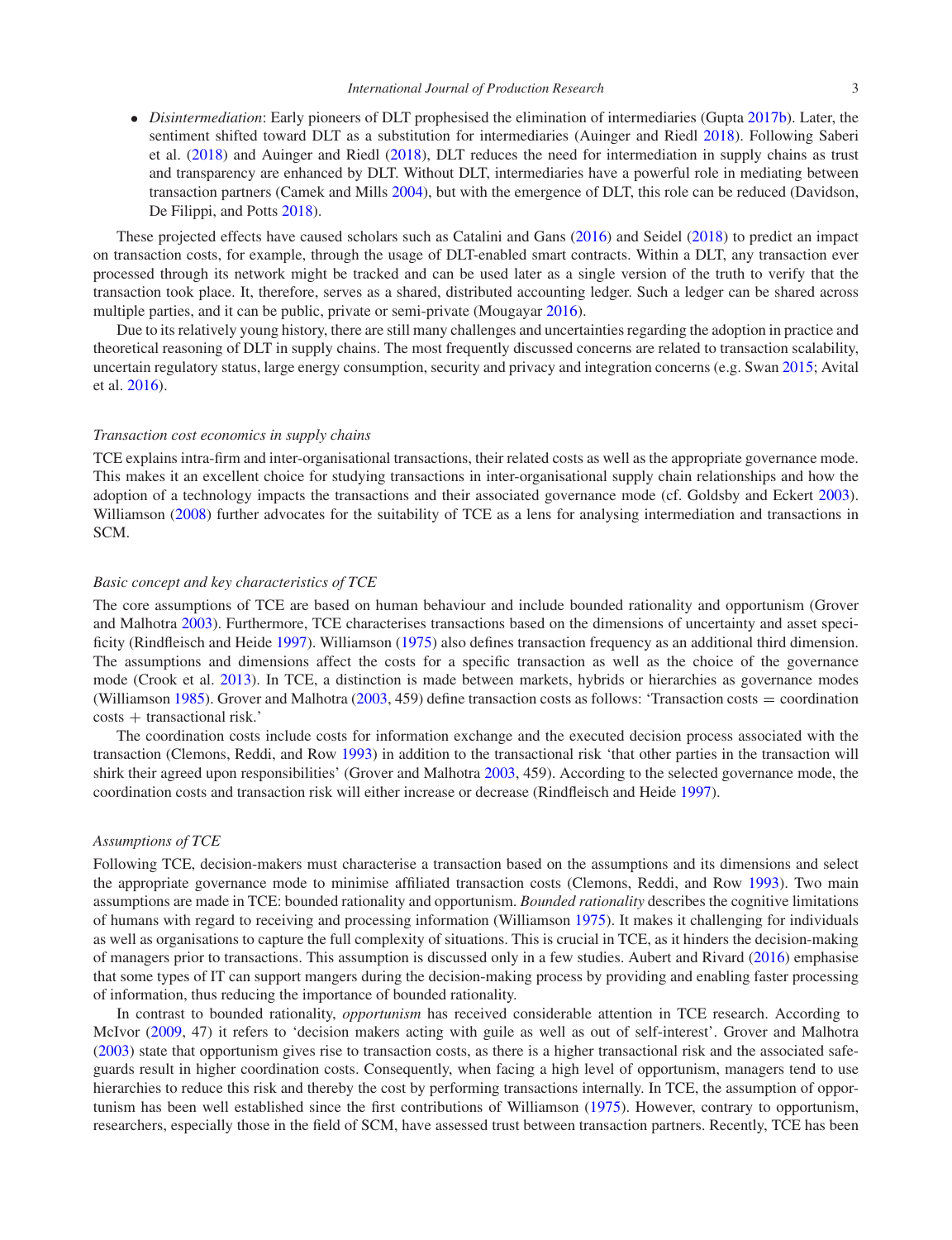criticised for its negative assumption regarding human nature. Zipkin [\(2012\)](#page-17-0) argues that trust is indeed a contrary assumption that negates the assumption of opportunism. However, scholars have been conservative in restricting the assumption of opportunism in inter-organisational transactions. Kwon and Suh [\(2004\)](#page-16-24) state that a lack of trust causes an increase in transaction costs. Congruent with this finding, Ireland and Webb [\(2007\)](#page-15-19) find that a high level of trust reduces ex ante and ex post transaction costs, as the need for coordination in the form of negotiating and constant monitoring is diminished. Consequently, the assumption of trust in inter-organisational transactions reduces transaction costs, as less effort is required to mitigate the transactional risk. Hence, the assumption of trust has an opposing effect on the assumption of opportunism.

#### *Dimensions of transactions*

Whereas in TCE the assumptions model human behaviour, the dimensions of transactions characterise the transaction itself (Zipkin [2012\)](#page-17-0). In this contribution, we focus on uncertainty and asset specificity as characterising dimensions.

The environment or the behaviour of transactions can cause *uncertainty* between transaction partners. This uncertainty manifests in difficulties in monitoring the transaction partners' behaviour and compliance to contracts due to elusive performance evaluation and information asymmetry (Williamson [1985\)](#page-16-22). According to Grover and Malhotra [\(2003\)](#page-15-16), behavioural uncertainty accentuates bounded rationality, causing ex post transaction costs to arise due to an increasing need for monitoring. In addition, the difficulties that stem from elusive performance evaluability and information asymmetry lead to ex ante and ex post opportunism (Akerlof [1970\)](#page-14-4). The research outside of TCE illustrates that IT in the form of sensors, database systems or analytics enriches data availability in the supply chain and thereby reduces information asymmetry and facilitates performance evaluations (Morgan, Richey, and Ellinger [2018\)](#page-16-15). However, this finding has not yet been fully linked to TCE. In TCE, information asymmetry itself is more connected with the role of intermediaries in transactions (e.g. the role of financial institutes) without having an explicit value in the context of a physical supply chain. As intermediaries possess information about at least one transaction partner and arrange an agreement with the other transaction partner or that transaction partner's intermediary, they distort information and thus are a source of information asymmetry (Casson [1997\)](#page-15-20). Consequently, intermediaries have a sort of 'monopoly' on specific information, giving rise to uncertainty for the corresponding transaction partner.

*Asset specificity*, the second dimension of transactions, describes the customisation level of a transaction and whether the used assets are deployable in another setting. According to Williamson's [\(2008\)](#page-16-10) work on outsourcing, high asset specificity leads to hierarchical governance. While, in general, this declaration is a little controversial (Zipkin [2012\)](#page-17-0), the impact of IT on asset specificity and consequently on the governance mode depends on the type of IT observed. On the one hand, Bakos and Treacy [\(1986\)](#page-14-5) show that IT usage in productions can increase flexibility and thereby reduce asset specificity. On the other hand, Subramani [\(2004\)](#page-16-25) illustrates that IT increases the asset specificity of transactions in collaborative supply chain systems. As IT is a broad term, the field of application and the particular solution determine its effect on asset specificity and consequently on the choice of the appropriate governance mode.

### *Transaction costs and governance mode*

Williamson [\(2008\)](#page-16-10) describes the governance mode as a consequence of the dimensions of transactions. While markets and hierarchies form polar structures, hybrids are situated in between (Zipkin [2012\)](#page-17-0). Because *transaction costs* are closely related to the *governance mode*, this subsection provides findings from research on both topics in an aggregated fashion.

The general notion of TCE is that a decision-maker's choice of governance mode is driven by the costs associated with the transaction in question. The research shows that IT has a reducing impact on transaction costs and consequently is favourable for use in markets (e.g. Malone, Yates, and Benjamin [1987;](#page-16-26) Hitt [1999;](#page-15-21) Balakrishnan, Mohan, and Seshadri [2008\)](#page-14-6). According to Bakos and Brynjolfsson [\(1993b\)](#page-14-7), Bakos and Treacy [\(1986\)](#page-14-5) and Clemons et al. [\(2017\)](#page-15-3), IT reduces ex ante coordination costs by providing information on transaction partners, prices, products and conditions more effectively for buyers as well as for suppliers. Moreover, IT enables contracting with a greater number of transaction partners through the use of contract databases and communication technologies that have a positive impact on the correctness of contracts at a lower price (Banker, Kalvenes, and Patterson [2006\)](#page-14-8). Furthermore, IT also reduces ex post transaction costs. Through the usage of real-time databases, improved data availability and processing, IT also reduces the costs of monitoring the transactions between buyers and suppliers (Balakrishnan, Mohan, and Seshadri [2008\)](#page-14-6).

Considering IT's effect on reducing transaction costs, it might appear that IT favours markets, particularly since buyers might choose to work with a large number of different partners to diversify transactional risk by limiting opportunism and dependency on individual suppliers. However, Bakos and Brynjolfsson [\(1993a\)](#page-14-9) state that buyers face a trade-off between coordination costs and the expected benefit from having multiple suppliers. Clemons, Reddi, and Row [\(1993\)](#page-15-18) find that buyers choose to work with a small number of long-term partners rather than of an increasing number of suppliers.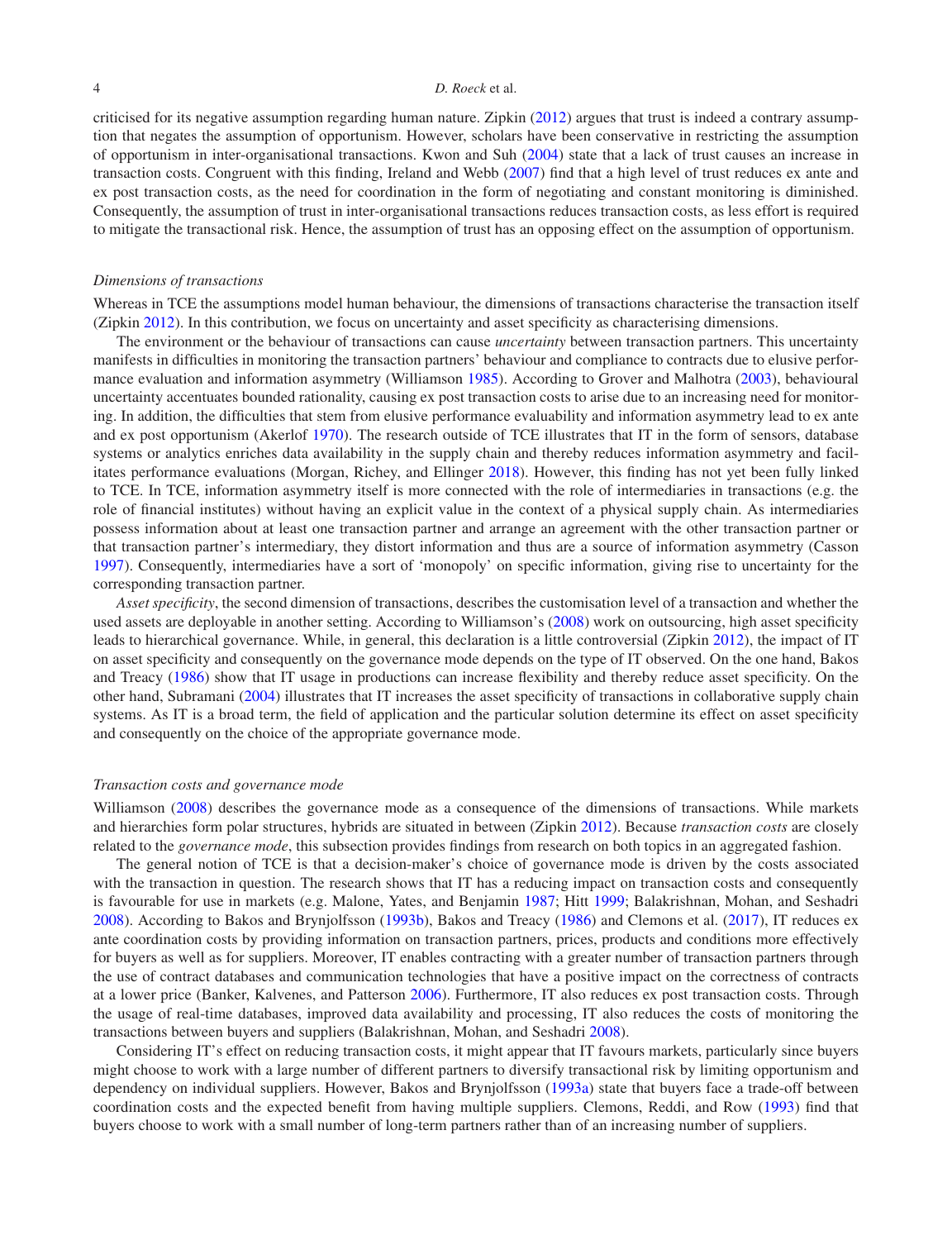While the cost-reducing effect of IT stems largely from the improved availability and processing of data, which brings more transparency into transactions between buyers and suppliers, it also comes with an adverse effect. Clemons and Row [\(1993\)](#page-15-22) show that retailers resist deploying IT for enhanced coordination because they fear a loss bargaining power. According to Holcomb and Hitt [\(2007\)](#page-15-23), bargaining power is of particular importance when only a small number of transaction partners are available. Consequently, in situations with reduced bargaining power, decision-makers tend towards hierarchies. Interestingly, these behaviour patterns are in contrast to the notion that in a general setting IT favours outsourcing.

#### **Methodology and case descriptions**

Following the background of this paper, the starting point for our abductive research is the observation that the new phenomenon of DLT is affecting transactions, associated costs and governance modes in supply chains. Abductive case studies are characterised by the parallelism of data collection and searching for complementary theory, in essence 'matching theory and reality' (Dubois and Gadde [2002,](#page-15-24) 554). Given the lack of empirical evidence and theory on how and why DLT impacts TCE in supply chains, we posit the need to conceptualise and derive propositions for future deductive research. Kovács and Spens [\(2005\)](#page-15-25) argue that abduction is suitable for bridging an early stage of a research phenomenon (in our case, DLT in supply chains) with already established theoretical foundations (in our case, TCE). Given the novelty of DLT in supply chains (Nærland et al. [2017\)](#page-16-27) and the scientific maturity of TCE in operations management, SCM and IS, abduction seems to be an appropriate strategy. Consequently, our research follows an abductive approach for theory elaboration, as proposed by Ketokivi and Choi [\(2014\)](#page-15-26).

Dubois and Gadde [\(2002\)](#page-15-24) describe this approach as systematic combining. Hence, we go back and forth between the theoretical contribution of TCE in supply chains and our empirical data from multiple case studies. The literature background of this study condenses the complementary contributions, which form the basis for our elaboration. For the empirical data, we decided to use a multiple case study design for to the following three reasons. First, case studies are well suited for elaborating theory and therefore are a fit to the goal of our research (Ketokivi and Choi [2014\)](#page-15-26). Second, in order to answer both research questions a deep understanding of the phenomenon under study is required, which plays to the strengths of case study research (Barratt, Choi, and Li [2011\)](#page-14-10). Third, case study research is suitable for a small number of in-depth revelatory cases, which is needed for a new phenomenon such as DLT (Eisenhardt [1989\)](#page-15-27). Figure [1](#page-4-0) illustrates the abductive case study approach, including case design, selection and sampling, data collection and data analysis.

## *Case study design*

We apply an abductive multiple case study design with five cases. Hence, our design is different from the inductive case study approach described by Eisenhardt [\(1989\)](#page-15-27), as we do not aim at building new theories. Rather we elaborate existing theory on TCE against the backdrop of DLT as a new phenomenon in supply chains. Our unit of analysis is the interorganisational DLT-based transaction between a buyer and a supplier in a physical goods supply chain. Thus, we use a holistic multiple case study design, with a single unit of analysis (Yin [2014\)](#page-17-1). Consequently, the study is not looking at



<span id="page-4-0"></span>Figure 1. Case study process.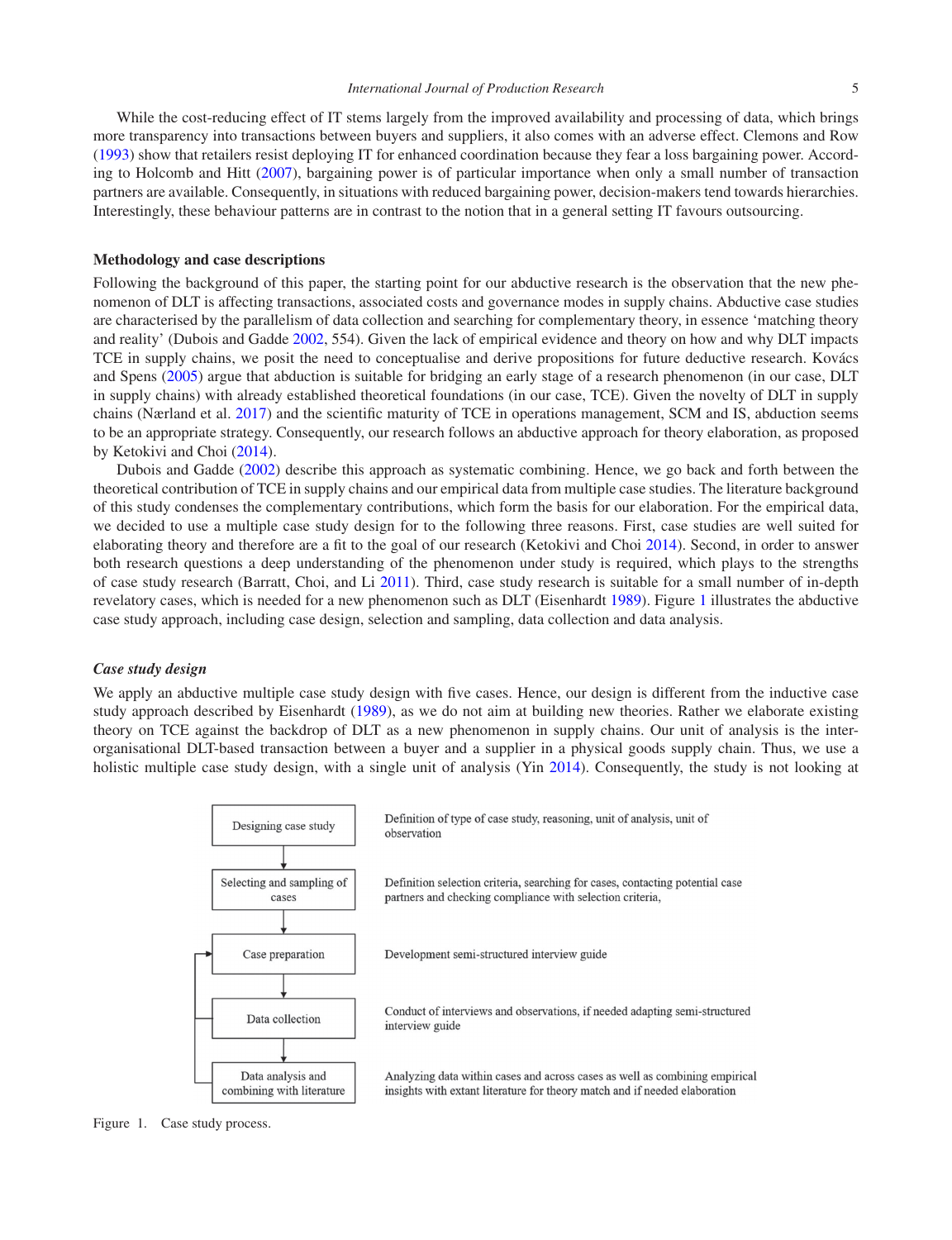## <span id="page-5-0"></span>Table 1. Case overview.

| ID             | Case description                                                                                                                                                                                                                     | Field of<br>application | Number of<br>involved supply<br>chain actors | Interview partners                                                           |
|----------------|--------------------------------------------------------------------------------------------------------------------------------------------------------------------------------------------------------------------------------------|-------------------------|----------------------------------------------|------------------------------------------------------------------------------|
|                | DLT-based platform to provide transparency on<br>the proof of origin of gemstones and diamonds<br>for end customers and supply chain actors.<br>In addition provides transparency on the<br>involvement of actors and their actions. | Diamond<br>industry     | > 5                                          | CEO, Head of Devel-<br>opment, Purchasing<br>Director, Business<br>Developer |
| 2              | DLT-based platform to provide transparency on<br>the origin and value creation processes along<br>the supply chain for consumers and supply<br>chain actors.                                                                         | Food<br>industry        | > 5                                          | CEO, Business Developer,<br>Project Manager<br>Purchasing                    |
| 3              | DLT-based platform to provide transparency on<br>the origin of diamonds and the involvement<br>of actors for end customers, banks and supply<br>chain actors.                                                                        | Diamond<br>industry     | > 5                                          | CFO, Business Developer,<br>Project Manager<br>Baking and Relations          |
| $\overline{4}$ | DLT-based platform to provide transparency<br>on the condition of the transportation of<br>pharmaceutical goods for supply chain actors.                                                                                             | Pharma<br>industry      | 5                                            | COO, Retail Manager,<br>Project Manager<br>Packaging                         |
| 5              | DLT-based platform to provide transparency on<br>the origin of diamonds and their quality for<br>supply chain actors and end customers.                                                                                              | Diamond<br>industry     | > 5                                          | CEO, Software developer,<br>Purchasing director                              |

transactions within organisations (e.g. between different functions). The unit of observation is the pilot application of DLTbased transparency solutions in physical supply chains. Thus, we analysed solutions that aim at providing more supply chain transparency to (a) supply chain actors and/or (b) end consumers and that have reached at least the pilot phase. More precisely, supply chain transparency can be defined as 'reporting to and communicating with key stakeholders to provide traceability regarding the history of the product and visibility about current activities throughout the supply chain while also incorporating stakeholder feedback for supply chain improvement' (Morgan, Richey, and Ellinger [2018,](#page-16-15) 960). Table [1](#page-5-0) provides an overview of the five cases.

## *Case sampling*

To obtain a purposeful sample, we apply criterion sampling. Purposeful sampling requires access to key informants in the field who can help in identifying information-rich cases (Suri [2011\)](#page-16-28). As the authors (working on different continents) independently started out conducting engaged scholarship (Van de Ven [2007\)](#page-16-29) on DLT in SCM, they had excellent access to key informants in the industry. As a first step in our case selection, we devised the following criteria for the criterion sampling:

- *Homogeneity of unit of analysis*: The cases had to aim at providing more transparency on a physical product's transactions within the supply chain with other supply chain actors, end customers or both. This established a homogenous unit of observation.
- *Sense of purpose*: In order to avoid the observation of pointless DLT initiatives, we followed Wüst and Gervais [\(2017\)](#page-16-2). Thus, we only study sense-making DLT initiatives.
- *Maturity of unit of observation*: The cases had to comprise a DLT solution that has at least been tested in a pilot phase to ensure proper functionality. This allowed us to observe real impacts and not just predictions. Furthermore, we were able to interrogate different involved parties to gain insights from multiple perspectives.
- *Industry diversity*: The cases had to be applied in different industries to allow better generalisability of our findings. In this way, we ensured that our findings were not dependent on the context of a single industry, and thus our sample also exhibited heterogeneity.

The criteria 'sense of purpose' and 'maturity of unit of observation' ensured homogeneity of the unit of observation and thus allowed comparability in our cases. As a second step, we performed a media search to identify potential cases for our study. Once we made a pre-selection based on the defined criteria, we approached one of the participants of the DLT pilot. After we determined through short interviews whether the DLT pilot fulfilled our criteria, as a third step, we asked the approached participant to identify additional involved parties that might be willing to be part of additional interviews in the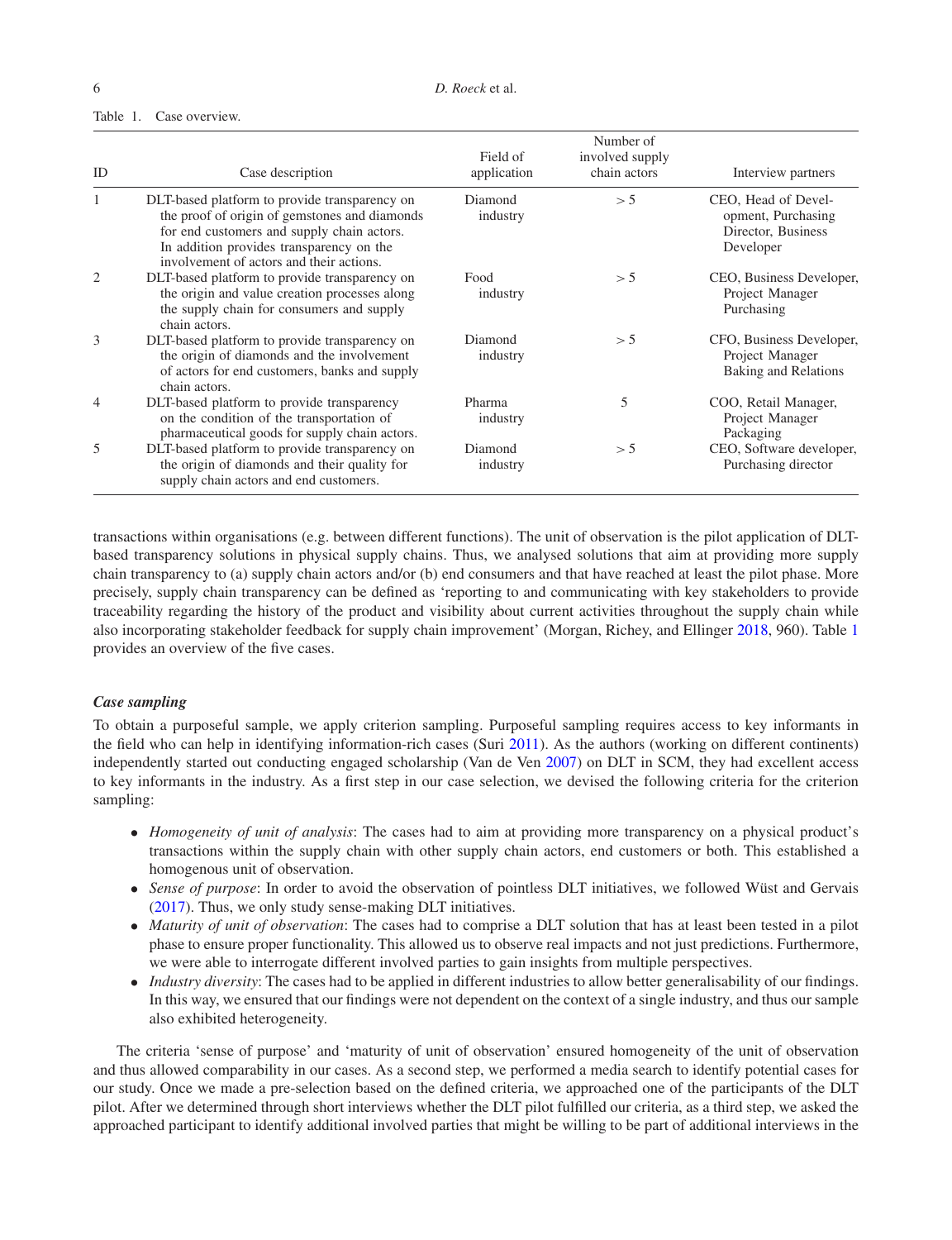case. Thus, this participant was the 'door opener' for us. Once we had obtained the approval of multiple participants for one case in the fourth step, we prepared our data collection process.

## *Data collection*

Following Dubois and Gadde [\(2002\)](#page-15-24), we entered the field with our prior theoretical knowledge on TCE in supply chains. Based on this and the perception of DLT in supply chains, we crafted a case study protocol with a semi-structured interview guideline for our interviews and set up a case database to store all collected data. Following the abductive approach, we elaborated additional questions aimed at specific constructs that we found in the extant literature and which were necessary to properly understand the cases and their impact on TCE. Thus, the guideline was refined over time.

First, we conducted interviews with the 'door opener' before conducting additional interviews with other partners. In total, we conducted sixteen interviews. The interviews lasted between 1 and 3.5 h and were conducted on-site or via phone/video link when a physical visit was impossible. Each case includes interviews with at least one representative of the DLT solution provider and with at least one user of the solution. The door opener was one of them. We managed to interview interviewees from various backgrounds (e.g. business, engineering, natural science, computer science) and positions (e.g. CEO, COO, CTO, business developer, software developer, purchasing director) in order to incorporate different perspectives. Thirteen of the sixteen interviews were taped and subsequently transcribed. We also combined this data with the notes we took during the interviews. For the other three interviews carried out without recording, we took comprehensive notes. Afterwards, we sent the interviewee the corresponding notes or transcript for review to ensure correctness. We then stored all transcripts and notes in our case study database for analysis. Following Dubois and Gadde [\(2002\)](#page-15-24), we constantly searched for complementary theoretical contributions that explained the observations from our data collection.

## *Data analysis*

In addition to the collected data from our interviews, we gathered data for triangulation purposes from company websites, press releases, whitepapers, videos and solution demonstrations in cases where they were available. Our analysis process was structured in four steps to elaborate theory on TCE. First, we coded the transcripts and notes case by case using ATLAS.ti to gain a deeper understanding of the phenomenon and the cases as well as to contour the emerging topics stemming from the codes. Second, we used these topics to explore the extant literature on TCE. At the same time, we used this knowledge for structuring and clustering of the established codes. Therefore, we drew on the TCE framing that we developed in our literature search. Third, based on the clustering and framing, we drew a comparison between our cases to reveal empirical findings on a cross case level. Thus, the empirical findings were results of the synthesis of related codes and DLT-caused effects on TCE constructs. Fourth, in accordance with Dubois and Gadde [\(2002\)](#page-15-24), we went back and forth between the empirical findings and the extant literature on TCE. In this step, we analysed the relation of our empirical findings to the extant literature. We found three types of relations: confirming, expanding and refining.

- We considered an empirical finding as confirming when the extant literature revealed an IS-caused effect on TCE constructs similar to the one we found in our data on DLT-caused effects.
- We found DLT-caused effects that expanded a discovered IS-caused effect. Thus, this represented an expanding relation to the extant literature.
- Other empirical findings refined the extant literature and provided concrete specifications of IS-caused effects that were revealed on a high level in literature.

In addition to this allocative analysis, we wanted to identify where these effects came from. Therefore, we used the three DLT enablers – transparency, trust and disintermediation – which were described in the existing literature. We applied this operationalisation from the literature to draw conclusions regarding where the effects came from. We drew on the richness of our data to discover the enabler for these effects. The rich data also allowed us to identify whether these enablers occurred in multiple codes of all cases or only in few codes of some cases.

## *Quality criteria*

We took several measures to ensure the high quality of our case study. We increased the transparency of our case study execution and its replicability by using a case study database for all our cases and developing a case study protocol, which ensured reliability (Yin [2014\)](#page-17-1). Furthermore, we improved construct validity by applying data triangulation by considering multiple sources of evidence. In addition, we created a chain of evidence from our research objective to the data collection process, the case study database and the coding as well as to the step of analysing and systematically combining the empirical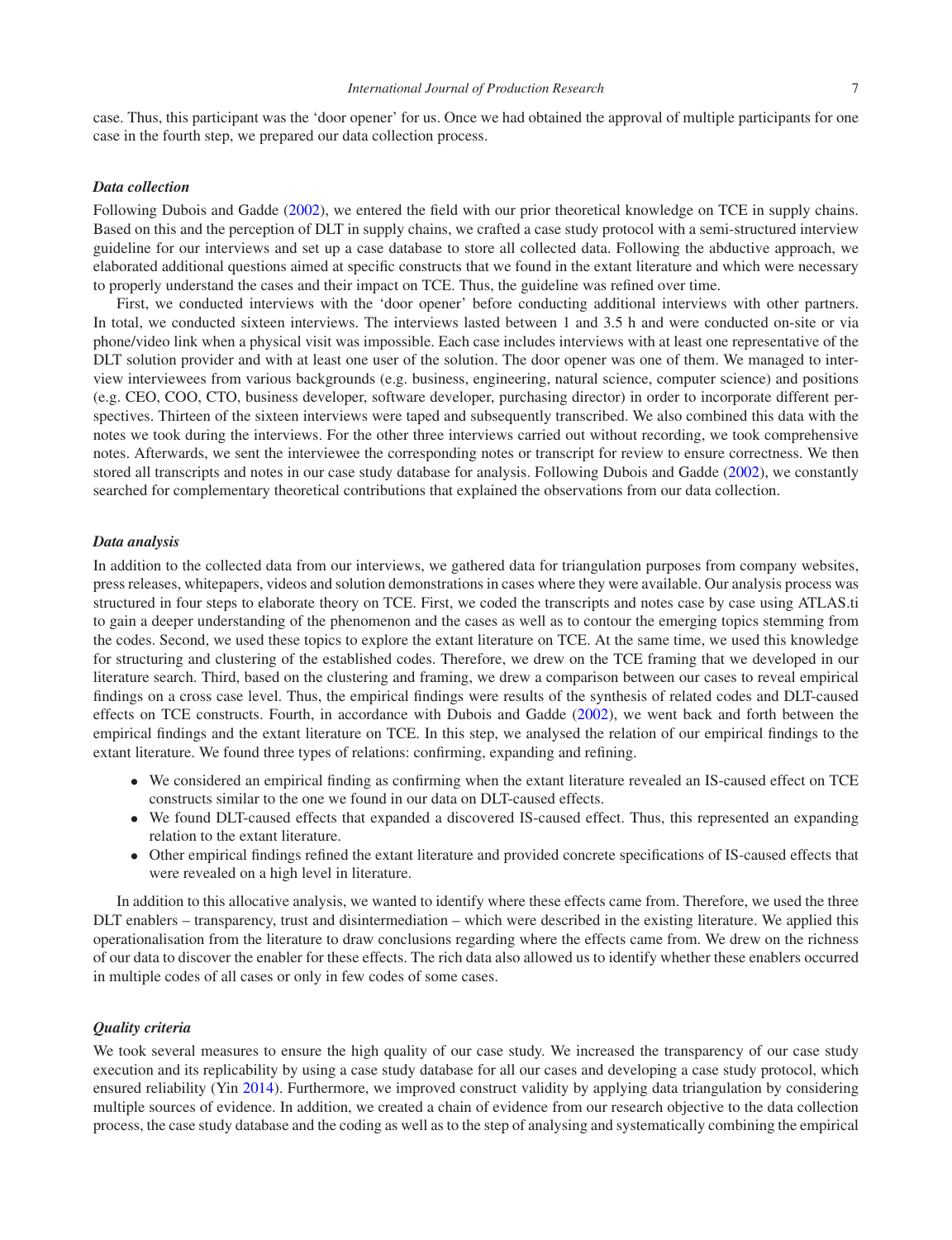

<span id="page-7-0"></span>ID - product identifier<br>LSP - logistics service provider

Figure 2. Description of the solutions of the empirical cases.

findings and the literature. To strengthen internal validity, we used the extant TCE literature to structure our data and crafted our semi-structured interview guideline according to established methods (Gerring [2004\)](#page-15-28). In addition, we insured external validity by applying our case selection criteria to our cases to achieve generalisability across cases (Eisenhardt [1989\)](#page-15-27).

## *Case description*

Figure [2](#page-7-0) illustrates the transactions mapped by the DLT-based solutions for supply chain transparency in all five cases. The figure gives an overview of the type of information that is entered in the DLT-based solution in the supply chain, how this information is shared and processed as well as which organisations are included. We emphasise that Figure [2](#page-7-0) only displays information regarding one physical product within the transactions of a supply chain (or parts of the supply chain, as in Case 4). However, all of the solutions mapped numerous examples of such product flows, with multiple transactions in their DLT-based platform during the pilot phase. Hence, each actor that uses the solution and is involved in a transaction within the particular supply chain has access to the corresponding information based on the actor's position within the supply chain. The cases can be characterised as follows:

• Case 1, 3 and 5 aim at providing more transparency and trust to the diamond supply chain. The focus of the solution is on providing information on the origin of the physical product and the value creation along the supply chain. Consequently, each supply chain actor and the end customer can see the value created by the upstream actors in the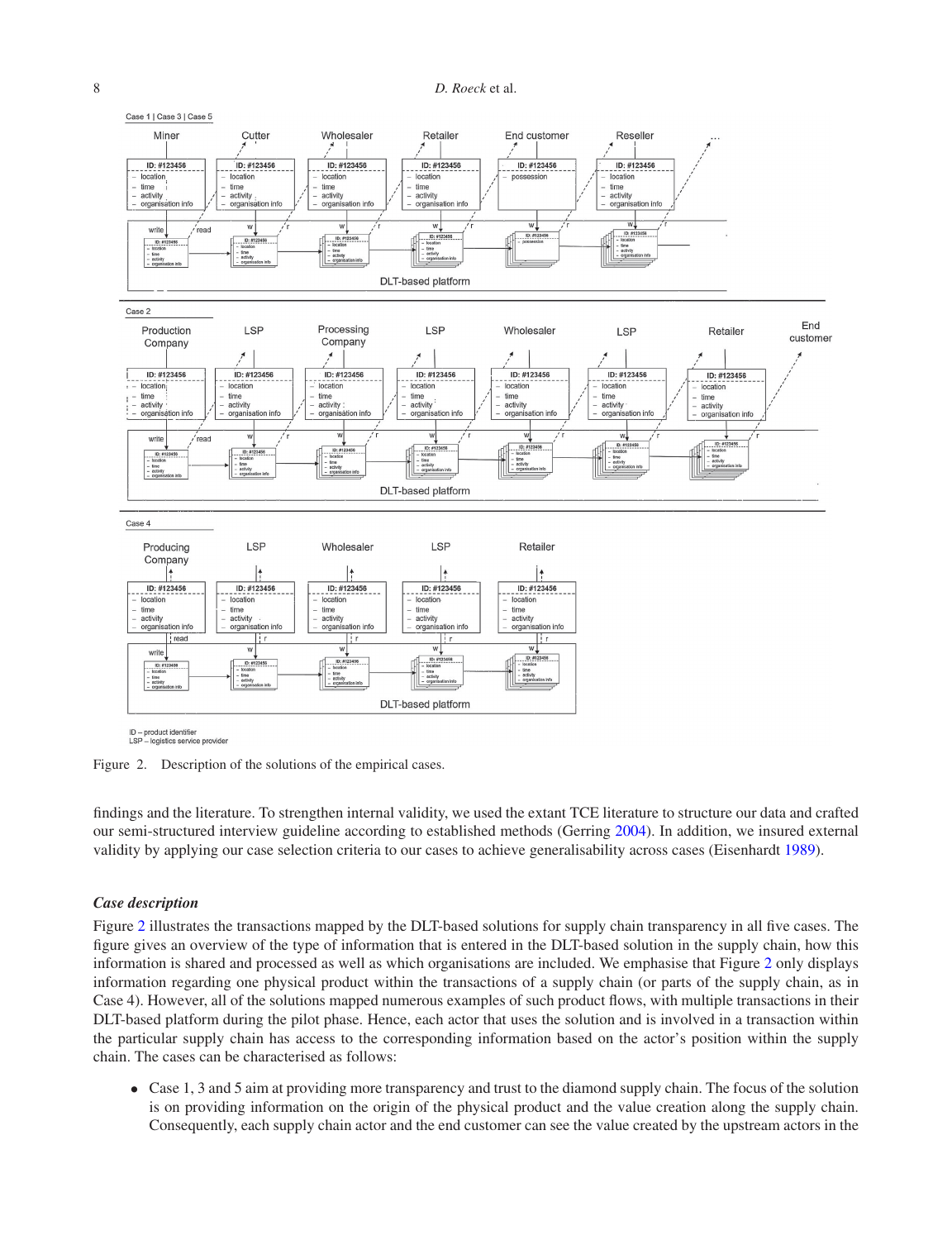supply chain, including all transactions. This is achieved, as each supply chain actors enters their value creation information with timestamp, affiliation and additional product information, such as illustrations and certificates, into the DLT solution. Each subsequent actor is then able to view this information and verify its correctness. By checking the information entered by prior actors, it is possible to ensure data integrity and thereby enhance trust. Building on the available and verified data in the DLT solution, Case 5 enables the sale of stones without the involvement of third parties.

- Case 2 is aimed at providing upstream transparency and trust in the transactions within a food supply chain. Each supply chain actor and customer can trace back the origin of the product and the transactions in the upstream supply chain. Further, each actor in the supply chain verifies the provenance of the product and thereby creating a gapless, trusted chain of custody that reveals the origin of the product through multiple supply chain stages.
- Case 4 focuses on providing transparency and trusted information regarding the last-mile delivery of pharmaceuticals to the supply chain actors. While providing proof of provenance, the focus is on monitoring the conditions during the last transactions within the pharmaceutical supply chain. During transit, different data points are recorded (e.g. temperature) and ultimately stored in the distributed ledger. The sender, recipient and transportation service provider verify the entered data and can monitor the temperature conditions during transportation. Unlike the other cases, Case 4 also enables transparency regarding downstream actors and their corresponding activities.
- In all cases, historical transparency on all transactions with upstream actors can be achieved by aggregating the information of multiple products. In addition, all the solutions include DLT-based smart contracts, which enable the automation of specific processes based on pre-defined events. Additionally, the solutions of Case 2 and 5 employ artificial intelligence to analyse the data stored within the DLT solution and provide better processing (e.g. through pattern recognition).

## **Empirical analysis and theory elaboration**

Following the description of the cases and the prevailing literature on TCE, this section describes the interpretation of our empirical data on DLT in supply chains, which leads to theory elaboration. Since the interpretation of data from a case study design cannot lead to completely validated results (Ketokivi [2006\)](#page-15-29), we present our theoretical interpretations in detail in order to achieve plausibility.

## *DLT-based supply chain transparency and its impact on the TCE assumptions*

## *DLT-enabled assistance effect*

The observed DLT solutions make it possible to collect, store and share a broad range of relevant information along the supply chains on products, processes, conditions and stakeholders. Although the focus of the solutions in Case 1, 3 and 5 is different from the focus of the solutions in Case 2 and Case 4, each of the solutions improves the availability and the processing of information for the transaction partners through the use of DLT. As DLT verifies data before entering them and stores it immutably by preventing manipulation with the distributed storage and consensus mechanism, the data provide a reliable and verified basis for decision-making. In addition, the DLT solutions provide traceability of each transaction and its data along the supply chain. Thus, the involvement in a certain transaction is traceable at all times. Pairing verified, reliable and traceable transaction data with smart contracts (as in all cases) or artificial intelligence (as in Case 2 and 5) facilitates, managers' decision-making process. In particular, the assessment of the available data is improved. Moreover, smart contracts automate specific processes based on pre-defined conditions and thus provide data as well as recommendations for decision-makers. Artificial intelligence prepares the available data of the DLT solutions, identifies patterns and draws managers' attention to special patterns that may be caused by, for example, anomalies. Consequently, DLT makes the information processing and decisions in supply chain transactions more accurate. The enhanced transparency promotes better and verified data availability, which is the direct cause of the DLT-enhanced assistance effect. This is supported strongly in all our cases, as exemplified in this quote from Case 2:

Besides that [note: the traceability] our solution also includes anomaly detection, meaning we also have certain intelligent processes in place that perform tests based on the available data and find patterns that may stem from anomalies. [ *...* ] Based on this [the anomaly detection], our solution creates notification reports via smart contracts that are used to communicate with the relevant stakeholders. (Case 2)

Even though research on the relation between IT and bounded rationality in transactions is limited, our empirical findings are in line with the findings of Aubert and Rivard [\(2016\)](#page-14-3) showing that IT enables the provision and preparation of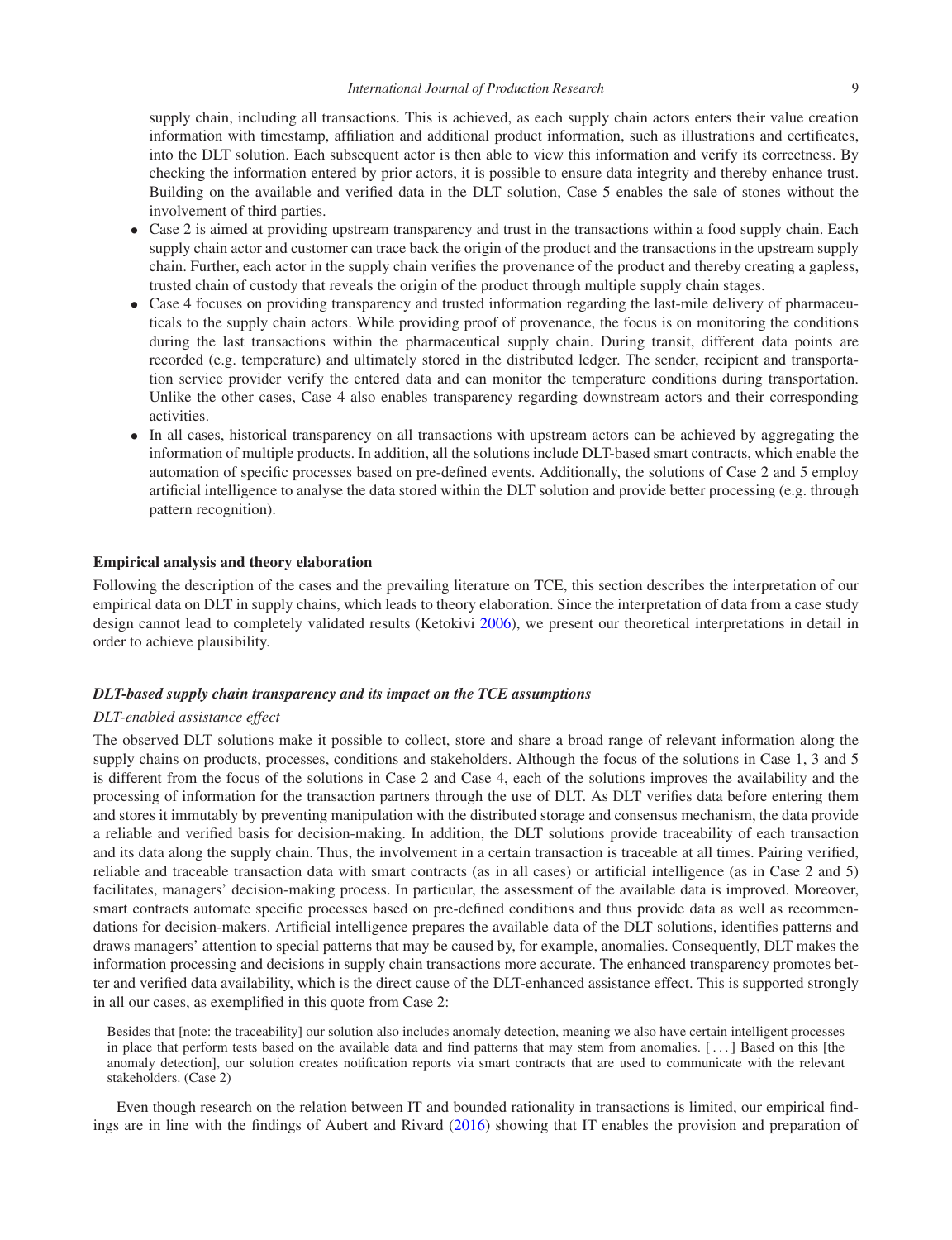information for management decision-making and thus limits the bounded rationality. Consequently, the observed DLT solutions fall into the category of IT systems that are beneficial because they reduce the bounded rationality of decision-makers during transactions in an inter-organisational setting and enable better decisions. Thereby, the DLT-enabled assistance effect helps to avoid costs that would arise from incorrect decision-making under bounded rationality. However, DLT is only facilitating the decision process of managers by limiting the bounded rationality of humans, not eliminating it. Thus, the assumption of bounded rationality still holds, although its importance decreases due to the use of DLT solutions for supply chain transparency.

### *DLT-enhanced substitution effect*

Our data show that trust and mistrust is a commonly discussed topic in the examined supply chains. Cases 1, 3 and 5 employ solutions that are intended to establish trust between transaction partners in an industry that is characterised by mistrust. An interviewee in Case 3 summarises the motivation to initiate the DLT solution in the industry:

We knew what the problem was in the industry which was a lack of trust. [...] This is not a stable relation and we are trying to rebuild this trust with this initiative. (Case 3)

In addition to the lack of trust, the missing transparency allows actors in the supply chain to act in their own interest. As an interviewee in Case 1 explains:

Before, there was little transparency on the activities along the value chain. Some of the involved parties did not add value but surcharged their margin as nobody could disclose what they have done or haven't done. (Case 1)

As described above, all the DLT solutions disclose information on supply chain transactions and thereby provide more transparency to the supply chain actors. Moreover, this information is verified and validated within the DLT. By adding the traceability and immutability of these DLT solutions, a high degree of trust is created (Seebacher and Schueritz [2017\)](#page-16-30) as indicated by an interviewee in Case 3:

They wouldn't have trust if we did not have this distributed ledger, that is why, for example, banks/diamond traders prefer to have their information on a decentralised option [note: DLT]. Another important argument for more trust is using DLT with its immutability. So, the fact that it is impossible to manipulate things and that every modification recorded with the user name or the user-ID, a time stamp etc. If we want to provide transparency, it has to be in a fully temper-proof and immutable way. (Case 3)

Case 3 demonstrates that although deployed in environment of mistrust and opportunism, the DLT solution is able to establish trust between transaction partners, as the chances to act opportunistically are limited due to the added transparency. This effect was for example reported in Case 5:

Frauds will not be on this platform because they'd need to be transparent and have much less ways to get away with their actions. (Case 5)

Although opportunistic behaviour may still exist among supply chain actors, DLT provides an opportunity to uncover this behaviour. Consequently, the opportunistic behaviour of the users of such DLT solutions is limited. While opportunism is a key assumption of TCE (Williamson [1975\)](#page-16-21), in light of DLT, the impact of opportunism is becoming less important in supply chain transactions. Meanwhile, DLT-based supply chain transparency solutions provide a new way to establish trust between transaction partners, consistent with the contributions of Seidel [\(2018\)](#page-16-17) and Nærland et al. [\(2017\)](#page-16-27). Therefore, we observe a DLT-enhanced substitution effect that proclaims to replace the TCE assumption of opportunism with trust. As opportunism leads to higher transactional risk – and requires increased efforts to prepare for this risk – in increased transaction costs (Grover and Malhotra [2003\)](#page-15-16). Thus, developing trust through the use of DLT reduces transaction costs. Our data show that this DLT-enhanced substitution effect is directly caused by DLT-enhanced trust and indirectly by transparency as an enabler for trust. Both causes are found in all cases and are thus classified as strong.

## *DLT-based supply chain transparency and its impact on the transaction dimensions*

#### *DLT-enhanced disclosure effect*

All observed DLT-based solutions enable access to data of all historic transactions in the supply chain. When aggregating this historical data, a new opportunity arises. The organisations using the solutions of Case 1, 2, 3 and 5 are able to trace back the transactions of their downstream partners, and this gives them a better opportunity to evaluate their performance based on historical records. The solution in Case 4 also enables upstream and downstream transparency in the supply chain. This allows both sides of a supply chain transaction to evaluate the performance of the partner, as indicated by the following quotes: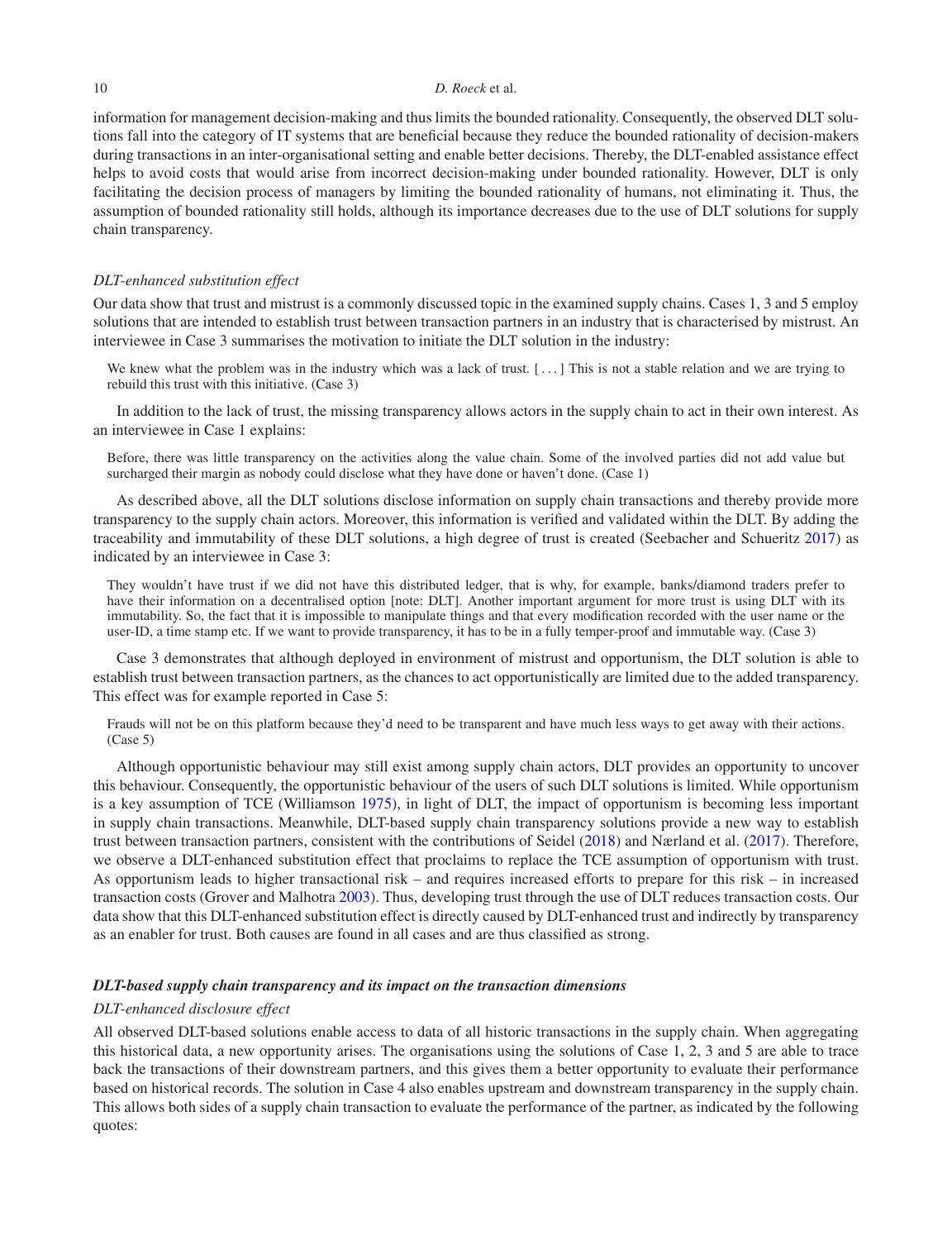The solution offers producers for example to track the condition during transportation or storage of their products. At the same time, retailers can also track these conditions and see how their orders are handled along the supply chain. Non-compliance is detected and stored forever. [ *...* ] This provides a lot more transparency on the processes and thereby enhances the evaluation based on verified data. (Case 4)

We disclose information on all downstream activities, providing a proof of provenance and a track record of activities for each stone. This gives you [note: upstream actors] the opportunity to see who did what. [*...* ] Track records will always be in the platform; there is no way to get them out. (Case 1)

Consequently, the DLT-based solutions enable a better data-driven evaluation of the performance of downstream actors through more transparency. This reduces behavioural uncertainty, one of the dimensions of transactions according to TCE (e.g. Williamson [1985\)](#page-16-22). We observe this strong diminishing effect of uncertainty on performance evaluation resulting from the DLT-enhanced transparency in all our cases. This reduces the costs required for performance evaluation due to better data availability and verified data within the DLT solution.

## *DLT-caused scale-pan effect*

However, the usage of DLT for performance evaluation in supply chains can result in two opposing directions, as shown in our empirical data. If the solution provides transparency in one direction (upstream or downstream), it reinforces information asymmetry, favouring one side of the transaction. While in Cases 1, 2, 3 and 5 the downstream actors have more information on the previous actors, these previous actors do not benefit because they are not able to access data regarding downstream activities. This increases the costs to overcome the information asymmetry due to a lack of transparency on the part of one transaction partner. Furthermore, as shown in Case 4, a DLT-based solution for supply chain transparency can also reduce information asymmetry. As all involved parties can access the same data, transactions along the supply chain are no longer opaque. This DLT characteristic reduces the costs to overcome information asymmetry – in terms of a scale pan – due to the enhanced transparency for both transaction partners.

## *DLT-enabled demonopolisation effect*

Even though the initiation of the observed pilot DLT solutions came from supply chain actors, other companies, third parties, develop the DLT solutions themselves. However, these third parties do not transmit data, as indicated by interviewees from Cases 1 and 2:

We have only developed this platform. However, we are not able to access the data that is stored in our blockchain solution. (Case 1)

We work together with [name of the DLT developer]. They did only the development of the DLT platform. The consortium, however, operates the platform. [ *...* ] The distribution of transaction data is achieved by peer communication. (Case 2)

As a result, third parties are not able to distort information. In fact, the information is accessible to all the respective supply chain actors through the DLT solution they provide. In contrast to Casson [\(1997\)](#page-15-20), according to whom such third parties distort information due to their monopoly of information, the DLT providers do not assume this role. The result is in a power shift that equalises the distribution of information among supply chain actors and reduces the information monopoly of third parties. This is also seen as a form of disintermediation; although there is still a third party, their active role in transactions is diminished and thus the respective costs are reduced (Gupta [2017b\)](#page-15-5). This DLT-enhanced transparency, which enables users of the solution to access data without engaging with the third party for every transaction, is thus the indirect cause of this demonopolisation effect.

#### *DLT-caused network effect*

The observed DLT-based solutions form networks for specific supply chains and products. The pilots of Case 1, 3 and 5 show that, although started in the same industry, there are different initiatives.

At the moment we see a number of initiatives in our industry. The majority of them are aiming at bringing more transparency. [Name of a company] is doing exactly that. [Name of another company] is pairing with [Name of another company] to do something similar. [ *...* ] being part of one solution is meaning that you will not participating in another. I cannot see a company joining multiple initiatives right now. [ *...* ] sooner or later there will be a consolidation. (Case 3)

Consequently, when adopting one of these solutions, it is not compatible with the other solutions because they use different DLT platforms and interfaces as well as different data formats to upload to the distributed ledger. The more actors join such a solution, the more supply chain transparency is provided by mapping a gapless supply chain.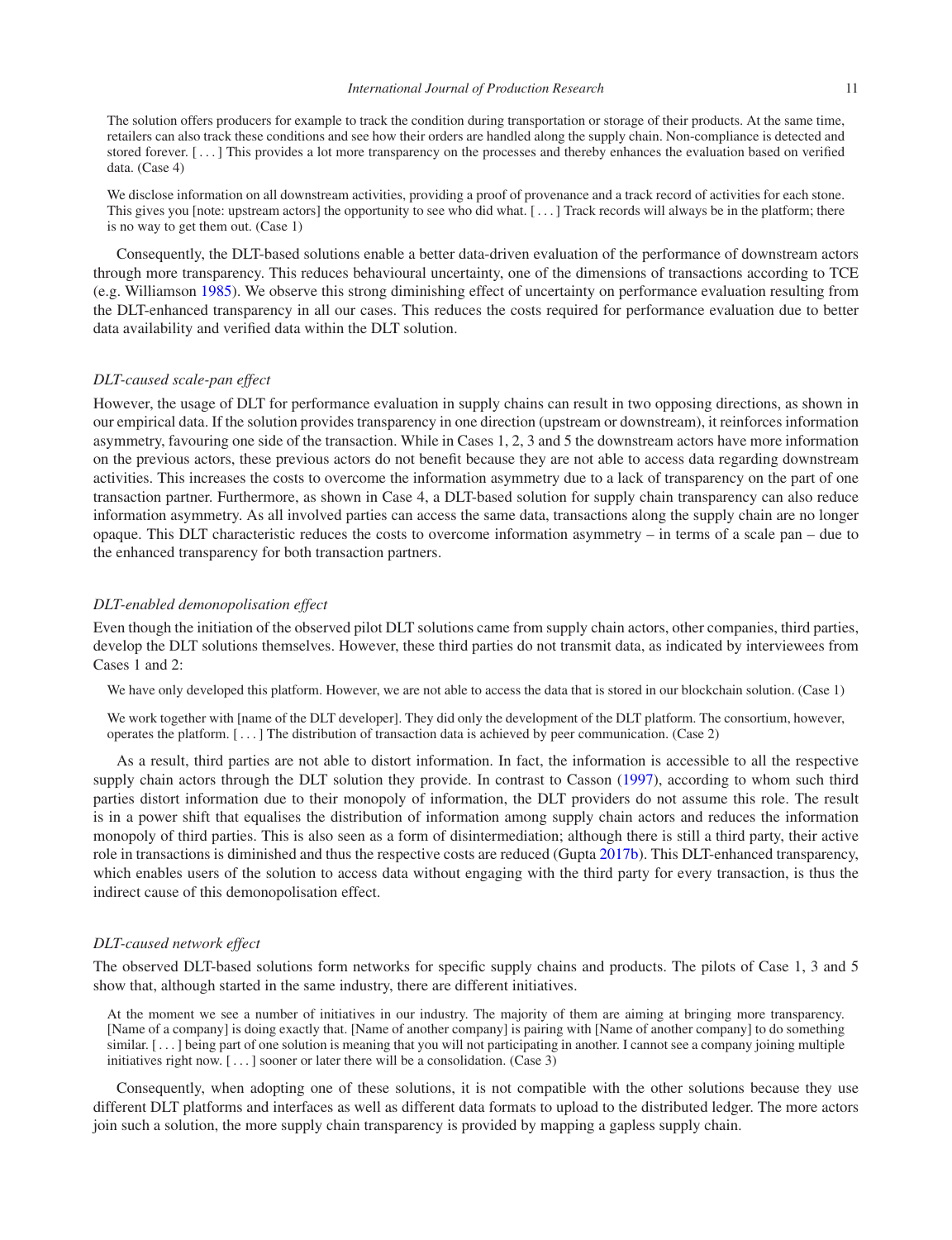The more players join the platform, the more transparency can be achieved. [ *...* ] All players but also the [note: end] customer will benefit from this complete traceability. (Case 1)

Following this logic, the DLT solutions create a network effect (Shapiro and Varian [1998\)](#page-16-31) caused by the notion of gapless transparency, which is found in all our cases. This increases the asset specificity of DLT-based solutions for transactions. Consequently, these solutions fall into the category of IT that increases asset specificity and dependency on the network. As the observed DLT solutions are addressing the inter-organisational transparency of transactions in supply chains, they constitute a collaborative aspect. This is consistent with the findings of Subramani [\(2004\)](#page-16-25), who argues that such collaborative IT systems increase asset specificity.

## *DLT-based supply chain transparency and its impact on transaction costs and governance mode*

#### *DLT-enabled segregation effect*

As described above for the DLT-enhanced disclosure effect, all of the studied solutions make it possible to trace back and disclose activities along the supply chain and thereby provide data for evaluating other supply chain actors. Hence, the actors are only willing to disclose all this information, if they do not fear it will disadvantage them to do so. Therefore, a network of actors is established that meet certain performance criteria.

In the long run, this separates the good from the bad. Only partners will be part of network that have nothing to hide. Others, who try to hide their non-value-adding will not join, as everybody else can see it now, what they are doing. (Case 1)

Cases 2, 4 and 5 show similar characteristics. For example, in Case 4, the traceability of the conditions of supply chain operations, such as transportation or warehousing processes, leads transaction actors to select their partners based on their record displayed in the DLT solution. During this phase of selecting adequate partners for these operations, it is obviously better to have a record than to have one. This segregation effect is directly caused by the DLT-enhanced transparency described above. Moreover, it reduces the ex ante transaction costs, as the search for a partner is facilitated by the segregation. Therefore DLT-based solutions for supply chain transparency show similar cost-reducing effects to those identified by Bakos and Brynjolfsson [\(1993b\)](#page-14-7) and Clemons, Reddi, and Row [\(1993\)](#page-15-18).

# *DLT-enhanced automation effect*

The empirical data show that DLT forms the basis for improved monitoring. As all entered data are verified by peers within the supply chain network, can be traced back at all times and are stored immutably, the monitoring of transaction contracts is improved. This enables the solutions of all observed cases using smart contracts or artificial intelligence, such as in Case 2 and 5, to monitor transactions by analysing verified data within the DLT platform.

All transaction data in our platform is verified by peers within the network. There is no arguing on the correctness of data anymore. The consensus takes care of this. [*...* ] You have now verified data, so you can use it as a basis triggering smart contracts. [*...* ] We do this to track for example temperature of shipments. Once you defined temperature limit is exceeded, smart contracts trigger alerts. (Case 4)

While the idea of smart contracts and artificial intelligence is not limited to DLT applications, the process of data verification in a peer network is DLT-specific. By this verification, DLT is building a strong foundation to enable automated monitoring of supply chain transactions and thereby reduce ex post coordination costs in the form of monitoring costs. At the same time, this DLT-enhanced monitoring forms the basis for automated process enforcement via smart contracts. For example, the solution in Case 2 comprises smart contracts that trigger payment based on the verified and secured transportation data once the defined delivery terms have been met.

This payment process [note: payment of transportation service] is triggered once the customer confirms the incoming goods and the transaction is stored as completed in the blockchain. (Case 2)

With the use of smart contracts, DLT enables the merging of monitoring and enforcement. The key benefit is that due to the enhanced transparency of verified and secured data, this merged monitoring and enforcement can be automated, thereby reducing ex post coordination costs in supply chains. While Balakrishnan, Mohan, and Seshadri [\(2008\)](#page-14-6) argue that IT can enhance the monitoring of transactions and thus reduce the corresponding costs, the effect on enforcement is new. The cause for this is rooted in the enhanced transparency, which is found in all our cases.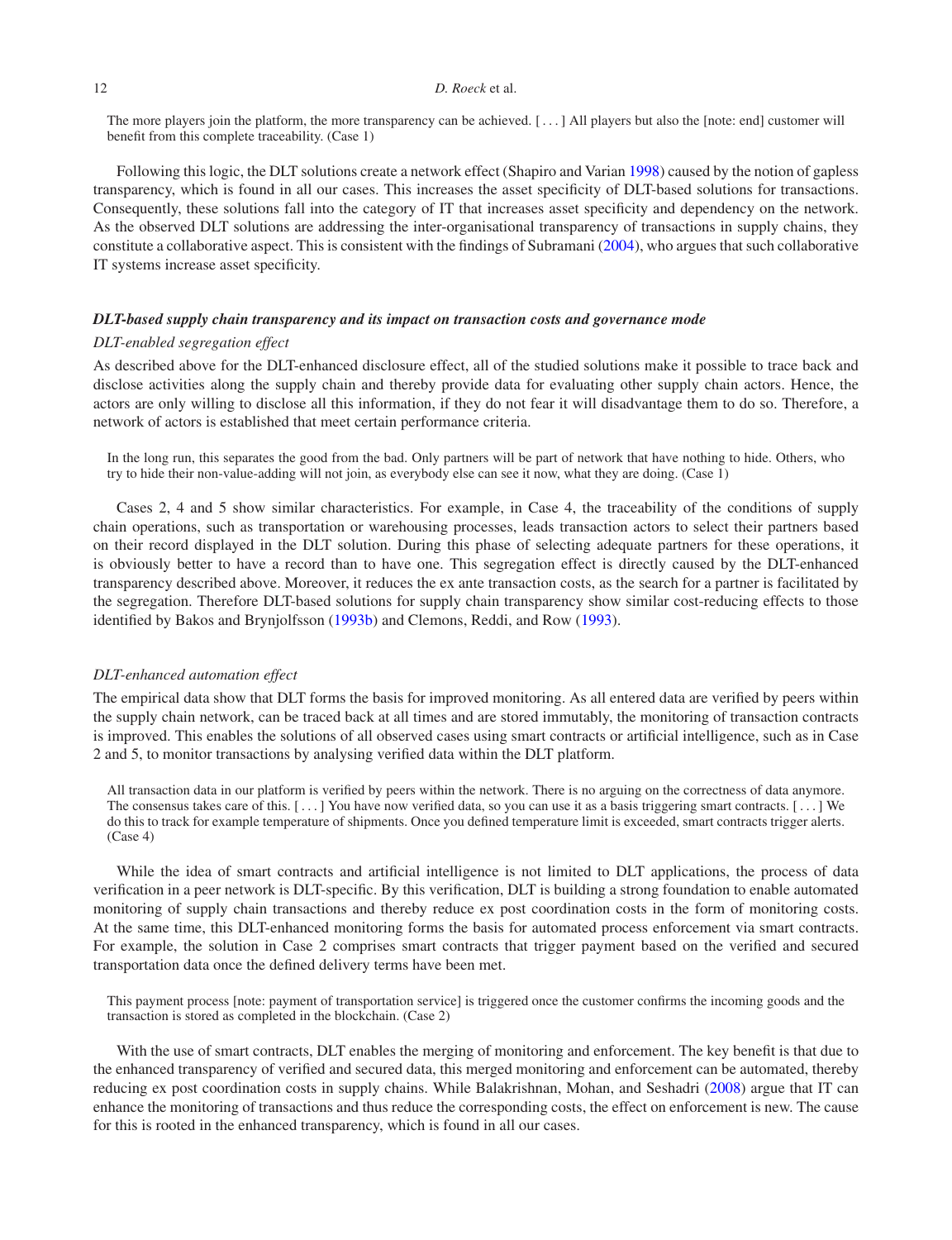#### *DLT-caused torpedo effect*

The identified DLT-caused disclosure effect shows how improved transparency across the supply chain enhances performance evaluation. When looking prior to the transaction, a further impact is found in three of our cases, which illustrates the downside of the DLT-caused disclosure effect. The solution in Case 4 monitors and records the conditions of the last-mile distribution of pharmaceuticals. The DLT-enhanced transparency provides evidence of the performance.

Of course the track record has an impact on the conditions for the next order. [ *...* ] When you deliver on time and comply with the negotiated standards, the conditions will be in your favour. When you don't, it will be harder for you to get the order. (Case 4)

The purpose is to give more information to the banks and to reduce the risks of the banks. This tool should allow banks to have a better appreciation of the risks. [*...* ] Traders that were linked to incidents or that have a record with irregularities will have to pay higher rates for their loans. (Case 3)

Thus, while transparency reveals the capabilities of transaction partners on a historical basis, it also uncovers their incapabilities or failures. Consequently, transparency supports clients in their bargaining with their transaction partners. Hence, agents may have a fear of losing bargaining power due to their DLT-based record of non-fulfilment. This fear is in line with the findings of Clemons and Row [\(1993\)](#page-15-22) on general IT. Therefore, DLT is a type of IT that carries the risk of a loss of bargaining power due to the enhanced transparency it provides. As a result, this torpedo effect causes a power shift, favouring the client during the bargaining process.

## *Impact of DLT on TCE: summary of the effects and their causes*

Table [2](#page-13-0) summarises and describes the type of effects and indicates the DLT-enabled cause for the corresponding effect. We differentiate between direct cause and indirect cause and illustrate how often evidence was found in our data. Most of the effects are caused directly by the DLT-enhanced transparency in the supply chain. However, trust and intermediation account for two other effects on TCE. The DLT-enhanced trust fuels the discussion of SCM scholars on the assumption of opportunism in TCE. The DLT-enhanced distribution of information reduces the need for intermediation as an information supplier on transaction partners and diminishes information sovereignty causing intermediaries to lose their information monopoly.

## **Concluding discussion and future research**

Our study revealed managerial and theoretical implications of DLT on TCE in supply chains. In the following, we outline our findings and delineate between the theoretical and managerial implications.

#### *Theoretical implications*

This paper set out to contribute mid-range theory to the knowledge gap related to DLT in supply chains and its implications on TCE in supply chains through an abductive multiple case study. Our empirical data suggest that DLT has an impact on TCE in supply chains. More specifically, to answer RQ1 and RQ2, our analysis suggests nine effects of DLT on TCE caused by DLT-enhanced (1) transparency, (2) trust and (3) disintermediation. These nine effects offer confirmation, refinement and expansion of existing theory.

Our evidence shows that DLT aids decision-makers and thereby limits the assumption of bounded rationality, which is in line with the existing contributions of TCE (e.g. Aubert and Rivard [2016\)](#page-14-3). In addition, we have also confirmed that DLT in supply chains enables performance evaluation, consistent with what Morgan, Richey, and Ellinger [\(2018\)](#page-16-15) found for IT in general. Based on both confirming effects, we derive that DLT has in fact a supporting function for managers' decision-making and helps to avoid and reduce costs of supply chain transactions.

In line with Subramani [\(2004\)](#page-16-25) we show that DLT solutions for supply chain transparency are IT systems that increase asset specificity in transactions. Following Clemons and Row [\(1993\)](#page-15-22), we have characterised the observed solutions as IT systems that trigger the fear of losing bargaining power. The empirical data has also led us to derive a new dimension of automation for monitoring and enforcing transactions in supply chains (e.g. Balakrishnan, Mohan, and Seshadri [2008\)](#page-14-6). All three effects constitute refinement to extant literature. While the DLT-enhanced automation effect is a cost-reducing effect, the DLT-caused network and torpedo effects underline also the downsides of DLT use and displays an effect that has to be taken into account for DLT-adoption decisions.

In contrast to the extant literature on TCE (e.g. Williamson [1975,](#page-16-21) [2008\)](#page-16-10), we have found evidence that assuming opportunism as an assumption of human behaviour in TCE might not be appropriate in light of DLT. Instead, we have shown that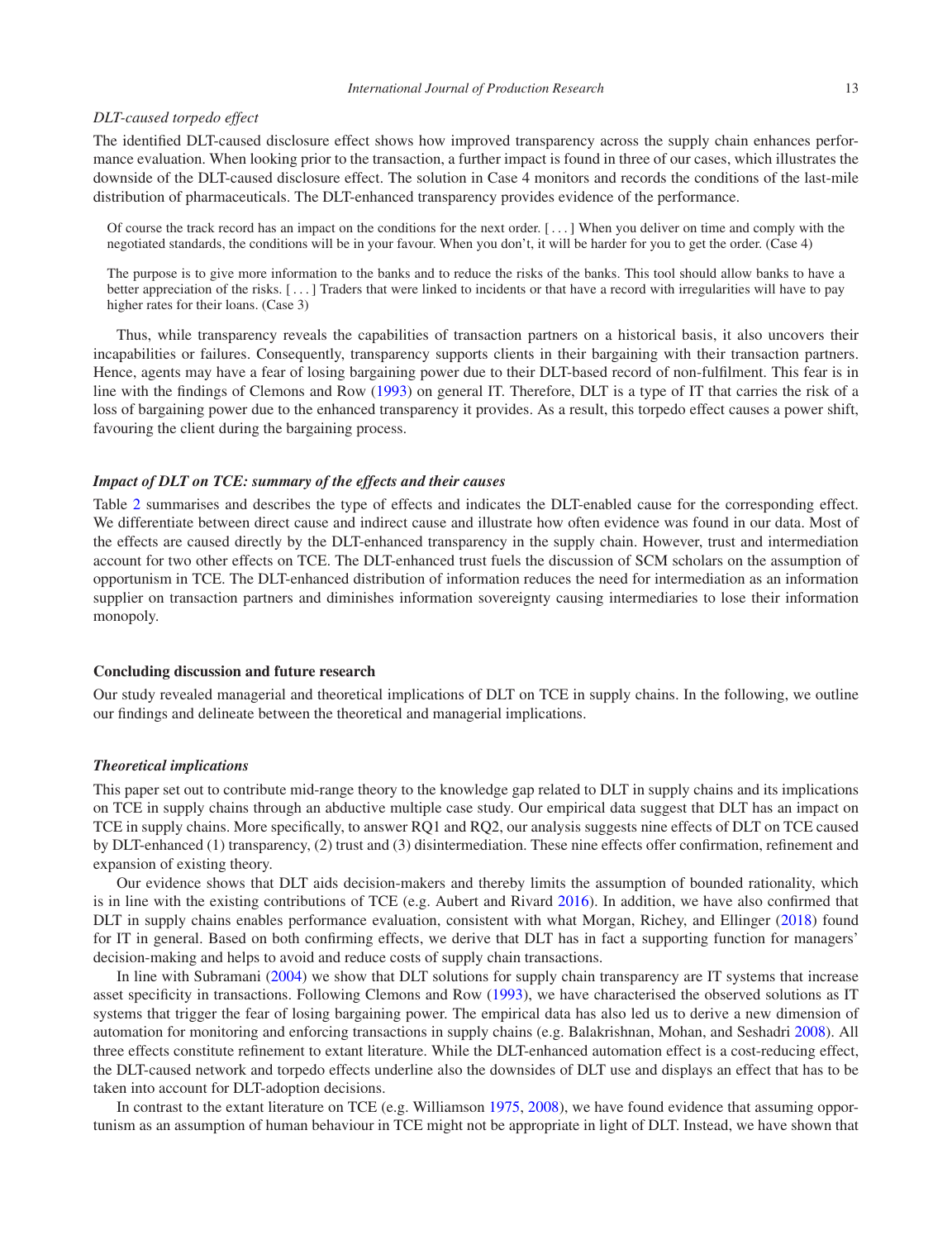<span id="page-13-0"></span>

|  | Table 2. Effects on supply chain transactions and the DLT-enabled causes for the effects. |  |  |  |  |
|--|-------------------------------------------------------------------------------------------|--|--|--|--|
|--|-------------------------------------------------------------------------------------------|--|--|--|--|

|                                                |                                          |                                                                                                    |                           | DLT-enabler    |         |                   |
|------------------------------------------------|------------------------------------------|----------------------------------------------------------------------------------------------------|---------------------------|----------------|---------|-------------------|
| Name of effect                                 |                                          | Type of effect                                                                                     | Relation to<br>extant TCE | Transparency   | Trust   | Disintermediation |
| <b>TCE</b><br>assumptions                      | DLT-enabled<br>assistance effect         | Cost avoidance effect due<br>to better decision-making<br>by embanked bounded<br>rationality       | Confirming                | $D + +$        |         |                   |
|                                                | DLT-enhanced<br>substitution effect      | Cost reduction effect due<br>to DLT-enabled trust as<br>substituting assumption for<br>opportunism | Expanding                 | $I + +$        | $D + +$ |                   |
| Transaction<br>dimension                       | DLT-enhanced<br>disclosure effect        | Cost reduction effect due<br>to better performance<br>evaluation of partners<br>based on DLT data  | Confirming                | $1 + +$        |         |                   |
|                                                | DLT-caused scale-pan<br>effect           | Cost reduction (increase)<br>effect due to equalised<br>(reinforced) information<br>asymmetry      | Expanding                 | $D + +$        |         |                   |
|                                                | DLT-enabled demono-<br>polisation effect | Power shift due to diminished<br>role of third party                                               | Expanding                 | $1 +$          |         | $D + +$           |
|                                                | DLT-caused network<br>effect             | Dependency increasing due to<br>network effect for gapless<br>transparency                         | Refining                  | $I +$          |         |                   |
| Transaction<br>costs and<br>governance<br>mode | DLT-enabled<br>segregation<br>effect     | Cost reduction due to<br>facilitated searching for<br>transaction partners                         | Expanding                 | $D + +$        |         |                   |
|                                                | DLT-enhanced<br>automation effect        | Cost reduction due to<br>automated monitoring<br>and enforcement based on<br>verified data         | Refining                  | $D +$          |         |                   |
|                                                | DLT-caused torpedo<br>effect             | Power shift due to the<br>potential to lose bargaining<br>power                                    | Refining                  | D <sub>0</sub> |         |                   |

− Not related 0 Weak influence (appearance in some cases).

trust is more appropriate for modelling human behaviour in transaction settings with DLT-based solutions. In addition, contrary to Casson [\(1997\)](#page-15-20), we have discussed the scale-pan effect of DLT and its meaning for information asymmetry in supply chain transactions in the demonopolisation of intermediaries. Finally, our data suggest a segregation effect of DLT in supply chains, which is a revelatory finding regarding the search for transaction partners within TCE. Three of the four expanding effects cause cost-reductions for supply chain transactions and thus demonstrate the beneficial improvement of DLT use. The DLT-enabled demonopolisation effect diminishes the role of intermediaries as it reduces the information asymmetry, which is a key finding for TCE. In the end, this might lead to cost reductions as well.

Overall, we have identified a reduction in coordination costs ex ante and ex post through the use of DLT-based solutions for SCM. According to the extant notion of TCE (e.g. Clemons, Reddi, and Row [1993\)](#page-15-18), this favours the use of markets as a governance mode over hierarchies. However, with the DLT-caused network and torpedo effect, we have also found evidence that DLT does not only favour markets. When looking at the governance mode, these projections are based on the indicators within our empirical data. From our observations of pilots, there is no clear impact on the governance mode. Further empirical research should thus look at the impact of DLT on the governance mode in supply chains. However, currently the small number of DLT applications limit to observe this phenomenon. Future research should address the question of whether the cost-reducing benefits of DLT in supply chain transactions can overcome the DLT-caused network and torpedo effects.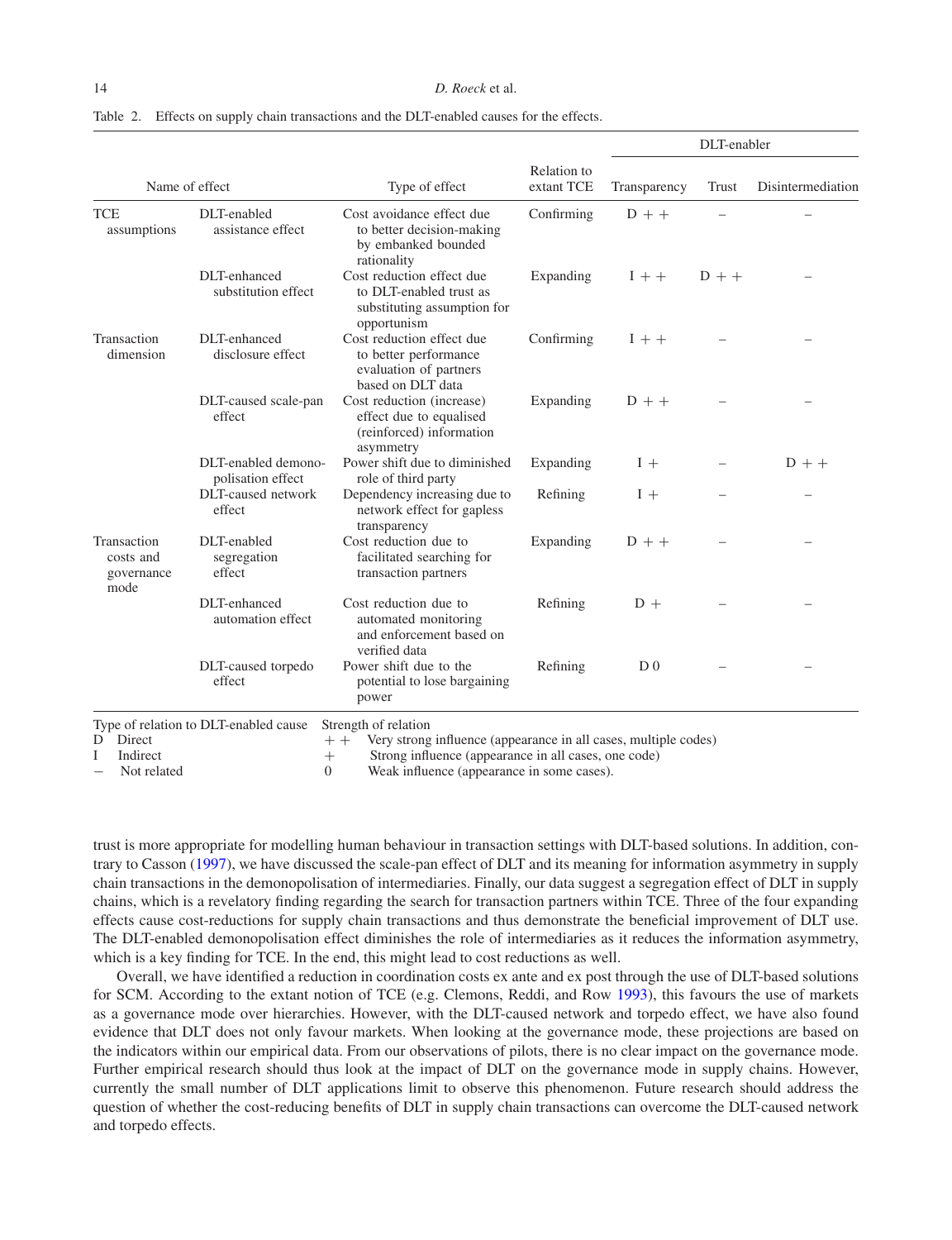#### *International Journal of Production Research* 15

#### *Managerial implications*

When looking at DLT in SCM, managers face the challenge of assessing the potential of DLT in their context. While the potential of the technology appears to be enormous in the long run (e.g. Casey and Wong [2017\)](#page-15-7), widespread implementations are rare, and the technology is still under development (Nærland et al. [2017\)](#page-16-27). Consequently, managers are searching for indicators of short-term benefits in order to assess the role of technologies such as DLT. As of now, it is assumed that these benefits are mainly related to cost efficiency (Higginson, Nadeau, and Rajgopal [2019\)](#page-15-2). In this study, we identified cost-efficiency benefits of DLT in supply chain transactions. In particular, we revealed that DLT solutions for supply chain transparency create cost savings by enabling evidence-based performance evaluation of supply chain partners, supporting managers' decision-making process and reducing the power of costly third party institutions. Meanwhile, we also disclosed that DLT solutions for supply chain transparency could also cause a loss of bargaining power. Our study supports managers' assessment of DLT in supply chains and offers them an empirical foundation for making decisions on DLT adoption to enhance supply chain transparency. Considering the limited number of empirical studies on DLT in SCM, this work is the first to focus explicitly on costs in supply chains and to show evidence of cost reducing of DLT in SCM at this early stage.

#### **Acknowledgements**

We thank the two anonymous reviewers for their constructive comments and feedback. We also acknowledge the helpful suggestions of audiences at the 30th Annual Nordic Logistics Research Network Conference (NOFOMA) and the 2018 CSCMP Academic Research Symposium.

## **Disclosure statement**

No potential conflict of interest was reported by the authors.

## **Funding**

This work was supported by the Swiss National Science Foundation (SNSF) [grant number 100018\_179036].

## **References**

- <span id="page-14-4"></span>Akerlof, G. A. 1970. "The Market for "Lemons": Quality Uncertainty and the Market Mechanism." *The Quarterly Journal of Economics* 84 (3): 488–500.
- <span id="page-14-3"></span>Aubert, B. A., and S. Rivard. 2016. "A Commentary on: 'The Role of Transaction Cost Economics in Information Technology Outsourcing Research: A Meta-analysis of the Choice of Contract Type'." *The Journal of Strategic Information Systems* 25 (1): 64–67.
- <span id="page-14-1"></span>Auinger, A., and R. Riedl. 2018. "Blockchain and Trust: Refuting Some Widely-held Misconceptions." Thirty Ninth International Conference on Information Systems, San Francisco, CA.
- <span id="page-14-2"></span>Avital, M., R. Beck, J. King, M. Rossi, and R. Teigland. 2016. "Jumping on the Blockchain Bandwagon: Lessons of the Past and Outlook to the Future." ICIS 2016 Proceedings, Dublin, Ireland.
- <span id="page-14-9"></span>Bakos, J. Y., and E. Brynjolfsson. 1993a. "From Vendors to Partners: Information Technology and Incomplete Contracts in Buyer-supplier Relationships." *Journal of Organizational Computing* 3 (3): 301–328.
- <span id="page-14-7"></span>Bakos, J. Y., and E. Brynjolfsson. 1993b. "Information Technology, Incentives, and the Optimal Number of Suppliers." *Journal of Management Information Systems* 10 (2): 37–53.
- <span id="page-14-5"></span>Bakos, J. Y., and M. E. Treacy. 1986. "Information Technology and Corporate Strategy: A Research Perspective." *MIS Quarterly* 10 (2): 107–119.
- <span id="page-14-6"></span>Balakrishnan, K., U. Mohan, and S. Seshadri. 2008. "Outsourcing of Front-end Business Processes: Quality, Information, and Customer Contact." *Journal of Operations Management* 26 (2): 288–302.
- <span id="page-14-8"></span>Banker, R. D., J. Kalvenes, and R. A. Patterson. 2006. "Research Note – Information Technology, Contract Completeness, and Buyersupplier Relationships." *Information Systems Research* 17 (2): 180–193.
- <span id="page-14-10"></span>Barratt, M., T. Y. Choi, and M. Li. 2011. "Qualitative Case Studies in Operations Management: Trends, Research Outcomes, and Future Research Implications." *Journal of Operations Management* 29 (4): 329–342.
- <span id="page-14-0"></span>Batra, G., R. Olson, P. Shilpi, N. Santhanam, and H. Soundararajan. 2019. "Blockchain 2.0: What's in Store for the Two Ends – Semiconductors (Suppliers) and Industrials (Consumers)?" Accessed January 27, 2019. https://www.mckinsey.com/industries/advancedelectronics/our-insi[ghts/blockchain-2-0-whats-in-store-for-the-two-ends-semicond](https://www.mckinsey.com/industries/advanced-electronics/our-insights/blockchain-2-0-whats-in-store-for-the-two-ends-semiconductors-suppliers-and-industrials-consumers?cid=other-eml-alt-mip-mck{%}26hlkid=a728082b2e1d4a339cc104aba3aa9c64{%}26hctky=10075197{%}26hdpid=701f32cf-37f8-47da-95f1-56df2a47d262)uctors-suppliers-and-industrials-consumers? cid = other-eml-alt-mip-mck&hlkid = a728082b2e1d4a339cc104aba3aa9c64&hctky = 10075197&hdpid = 701f32cf-37f8-47da-95f1-56df2a47d262.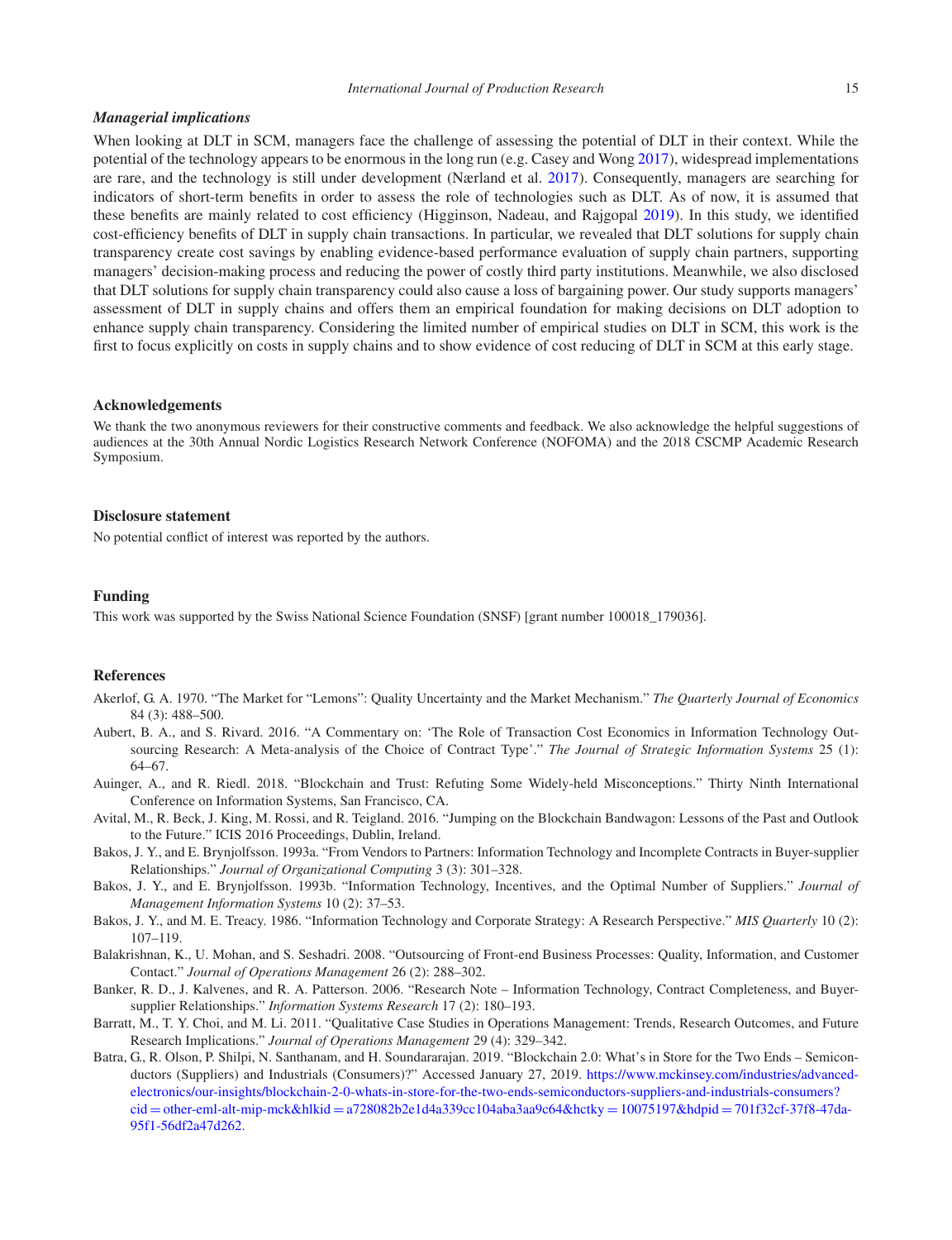- <span id="page-15-6"></span>Beck, R., and C. Müller-Bloch. 2017. "Blockchain as Radical Innovation: A Framework for Engaging with Distributed Ledgers." Proceedings of the 50th Hawaii International Conference on System Sciences, Waikoloa Village, HI, 5390–5399. AIS Electronic Library (AISeL).
- <span id="page-15-1"></span>Blossey, G., J. Eisenhardt, and G. Hahn. 2019. "Blockchain Technology in Supply Chain Management: An Application Perspective." 52nd Hawaii International Conference on System Sciences, Maui.
- <span id="page-15-13"></span>Camek, V., and J. F. Mills. 2004. "The Risks, Threats and Opportunities of Disintermediation: A Distributor's View." *International Journal of Physical Distribution & Logistics Management* 34 (9): 714–727.
- <span id="page-15-7"></span>Casey, M. J., and P. Wong. 2017. "Global Supply Chains Are About to Get Better, Thanks to Blockchain." *Harvard Business Review*. [https://hbr.org/2017/03/global-supply-chains-are-about-to-get-better-thanks-to-blockchain.](https://hbr.org/2017/03/global-supply-chains-are-about-to-get-better-thanks-to-blockchain)
- <span id="page-15-20"></span>Casson, M. 1997. "Institutional Economics and Business History: A Way Forward?" *Business History* 39 (4): 151–171.
- <span id="page-15-11"></span>Catalini, C. 2018. "How Blockchain Applications Will Move Beyond Finance." *Harvard Business Review*. Accessed August 27, 2018. [https://hbr.org/2017/03/how-blockchain-applications-will-move-beyond-finance.](https://hbr.org/2017/03/how-blockchain-applications-will-move-beyond-finance)
- <span id="page-15-8"></span>Catalini, C., and J. S. Gans. 2016. *Some Simple Economics of the Blockchain*. MIT Sloan School Working Paper 5191-16. Edited by MIT Sloan School of Management.
- <span id="page-15-3"></span>Clemons, E. K., R. M. Dewan, R. J. Kauffman, and T. A. Weber. 2017. "Understanding the Information-based Transformation of Strategy and Society." *Journal of Management Information Systems* 34 (2): 425–456.
- <span id="page-15-18"></span>Clemons, E. K., S. P. Reddi, and M. C. Row. 1993. "The Impact of Information Technology on the Organization of Economic Activity: The 'Move to the Middle' Hypothesis." *Journal of Management Information Systems* 10 (2): 9–35.
- <span id="page-15-22"></span>Clemons, E. K., and M. C. Row. 1993. "Limits to Interfirm Coordination Through Information Technology: Results of a Field Study in Consumer Packaged Goods Distribution." *Journal of Management Information Systems* 10 (1): 73–96.
- <span id="page-15-17"></span>Crook, T. R., J. G. Combs, D. J. Ketchen, and H. Aguinis. 2013. "Organizing Around Transaction Costs: What Have We Learned and Where Do We Go From Here?" *Academy of Management Perspectives* 27 (1): 63–79.
- <span id="page-15-14"></span>Davidson, S., P. De Filippi, and J. Potts. 2018. "Blockchains and the Economic Institutions of Capitalism." *Journal of Institutional Economics* 14 (4): 639–658.
- <span id="page-15-4"></span>Dolgui, A., and D. Ivanov. 2018. "Call for Paper: Exploring Supply Chain Structural Dynamics: New Disruptive Technologies and Disruption Risks." Accessed January 26, 2019. https://www.journals.elsevier.com/international-journal-of-production-economics/callfor-papers/call-for-paper-exploring-supply-chain-structural-dynamics.
- <span id="page-15-24"></span>Dubois, A., and L.-E. Gadde. 2002. "Systematic Combining: An Abductive Approach to Case Research." *Journal of Business Research* 55 (7): 553–560.
- <span id="page-15-27"></span>Eisenhardt, K. M. 1989. "Building Theories from Case Study Research." *Academy of Management Review* 14 (4): 532–550.
- <span id="page-15-28"></span>Gerring, J. 2004. "What Is a Case Study and What Is It Good For?" *American Political Science Review* 98 (2): 341–354.
- <span id="page-15-15"></span>Goldsby, T. J., and J. A. Eckert. 2003. "Electronic Transportation Marketplaces: A Transaction Cost Perspective." *Industrial Marketing Management* 32 (3): 187–198.
- <span id="page-15-16"></span>Grover, V., and M. K. Malhotra. 2003. "Transaction Cost Framework in Operations and Supply Chain Management Research: Theory and Measurement." *Journal of Operations Management* 21 (4): 457–473.
- <span id="page-15-10"></span>Gupta, V. 2017a. "A Brief History of Blockchain." *Harvard Business Review* 95 (1). Accessed August 31, 2017. [https://hbr.org/2017/02/a-brief-history-of-blockchain.](https://hbr.org/2017/02/a-brief-history-of-blockchain)
- <span id="page-15-5"></span>Gupta, V. 2017b. "The Promise of Blockchain Is a World Without Middlemen." *Harvard Business Review* 95 (2). Accessed August 31, 2017. [https://hbr.org/2017/03/the-promise-of-blockchain-is-a-world-without-middlemen.](https://hbr.org/2017/03/the-promise-of-blockchain-is-a-world-without-middlemen)
- <span id="page-15-9"></span>Hawlitschek, F., B. Notheisen, and T. Teubner. 2018. "The Limits of Trust-free Systems: A Literature Review on Blockchain Technology and Trust in the Sharing Economy." *Electronic Commerce Research and Applications* 29: 50–63.
- <span id="page-15-2"></span>Higginson, M., M.-C. Nadeau, and K. Rajgopal. 2019. "Blockchain's Occam Problem." McKinsey & Company, Accessed February 20, 2019. [https://www.mckinsey.com/industries/financial-services/our-insights/blockchains-occam-problem.](https://www.mckinsey.com/industries/financial-services/our-insights/blockchains-occam-problem)
- <span id="page-15-21"></span>Hitt, L. M. 1999. "Information Technology and Firm Boundaries: Evidence from Panel Data." *Information Systems Research* 10 (2): 134–149.
- <span id="page-15-23"></span>Holcomb, T. R., and M. A. Hitt. 2007. "Toward a Model of Strategic Outsourcing." *Journal of Operations Management* 25 (2): 464–481.
- <span id="page-15-19"></span>Ireland, R. D., and J. W. Webb. 2007. "A Multi-theoretic Perspective on Trust and Power in Strategic Supply Chains." *Journal of Operations Management* 25 (2): 482–497.
- <span id="page-15-12"></span>Ivanov, D., A. Dolgui, and B. Sokolov. 2018. "The Impact of Digital Technology and Industry 4.0 on the Ripple Effect and Supply Chain Risk Analytics." *International Journal of Production Research* 57 (3): 1–18.
- <span id="page-15-0"></span>Kamble, S., A. Gunasekaran, and H. Arha. 2018. "Understanding the Blockchain Technology Adoption in Supply Chains-Indian Context." *International Journal of Production Research* 57 (7): 2009–2033.
- <span id="page-15-29"></span>Ketokivi, M. 2006. "Elaborating the Contingency Theory of Organizations: The Case of Manufacturing Flexibility Strategies." *Production and Operations Management* 15 (2): 215–228.
- <span id="page-15-26"></span>Ketokivi, M., and T. Choi. 2014. "Renaissance of Case Research as a Scientific Method." *Journal of Operations Management* 32 (5): 232–240.
- <span id="page-15-25"></span>Kovács, G., and K. M. Spens. 2005. "Abductive Reasoning in Logistics Research." *International Journal of Physical Distribution & Logistics Management* 35 (2): 132–144.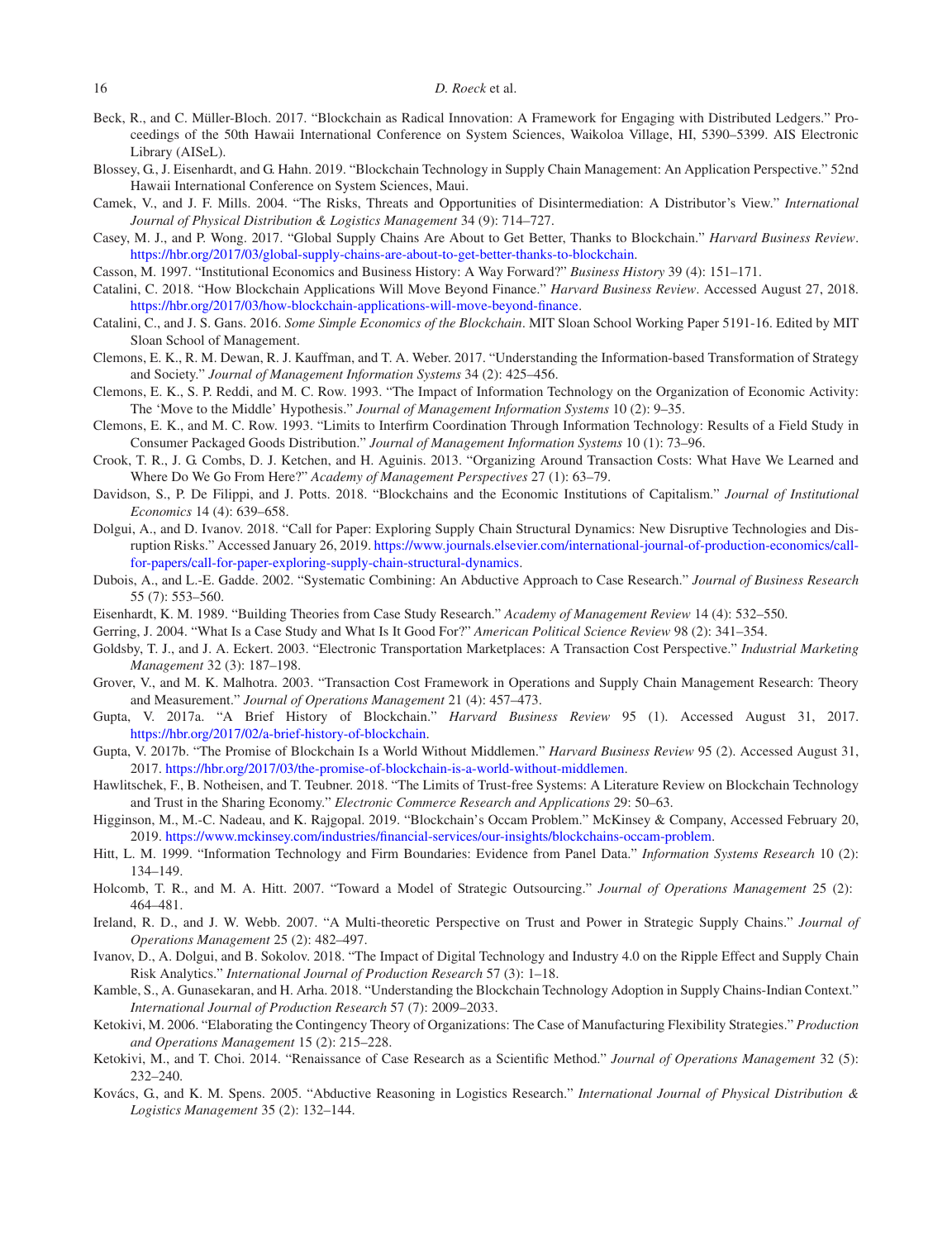- <span id="page-16-0"></span>Kshetri, N. 2018. "1 Blockchain's Roles in Meeting Key Supply Chain Management Objectives." *International Journal of Information Management* 39: 80–89.
- <span id="page-16-24"></span>Kwon, I.-W. G., and T. Suh. 2004. "Factors Affecting the Level of Trust and Commitment in Supply Chain Relationships." *Journal of Supply Chain Management* 40 (1): 4–14.
- <span id="page-16-26"></span>Malone, T. W., J. Yates, and R. I. Benjamin. 1987. "Electronic Markets and Electronic Hierarchies." *Communications of the ACM* 30 (6): 484–497.
- <span id="page-16-13"></span>Marr, B. 2018. "Is This the End of Blockchain." *Forbes*, Accessed December 22, 2018. https://www.forbes.com/sites/bernardmarr/2018/ 12/10/is-this-the-end-of-blockchain/#5261a1c35cf3.
- <span id="page-16-5"></span>Marshall, D., L. McCarthy, P. McGrath, and F. Harrigan. 2016. "What's Your Strategy for Supply Chain Disclosure?" *MIT Sloan Management Review* 57 (2): 37–45.
- <span id="page-16-16"></span>Mayer, R. C., J. H. Davis, and F. D. Schoorman. 1995. "An Integrative Model of Organizational Trust." *Academy of Management Review* 20 (3): 709–734.
- <span id="page-16-23"></span>McIvor, R. 2009. "How the Transaction Cost and Resource-based Theories of the Firm Inform Outsourcing Evaluation." *Journal of Operations Management* 27 (1): 45–63.
- <span id="page-16-15"></span>Morgan, T. R., R. G. J. Richey, and A. E. Ellinger. 2018. "Supplier Transparency: Scale Development and Validation." *The International Journal of Logistics Management* 29 (3): 959–984.
- <span id="page-16-18"></span>Mougayar, W. 2016. *The Business Blockchain: Promise, Practice, and Application of the Next Internet Technology*. Hoboken, NJ: John Wiley & Sons.
- <span id="page-16-27"></span>Nærland, K., C. Müller-Bloch, R. Beck, and S. Palmund. 2017. "Blockchain to Rule the Waves: Nascent Design Principles for Reducing Risk and Uncertainty in Decentralized Environments." Paper presented at the Thirty Eighth International Conference on Information Systems (ICIS), Seoul, South Korea.
- <span id="page-16-4"></span>Ortiz-Ospina, E., D. Beltekian, and M. Roser. 2018. "Trade and Globalization." Accessed April 24, 2018. https://ourworldindata.org/ international-trade.
- <span id="page-16-8"></span>Ostern, N. 2018. "Do You Trust a Trust-free Technology? Toward a Trust Framework Model for Blockchain Technology." Thirty Ninth International Conference on Information Systems, San Francisco, CA.
- <span id="page-16-3"></span>Rao, S., C. P. Senthilkumar, J. Patton, and Y. E. Rhodes. 2017. "Call for Papers – Blockchain: Applications and Strategies for Supply Chain Research and Practice." *Wiley*. Accessed April 19, 2018. [https://wol-prod-cdn.literatumonline.com/pb-assets/assets/21581592/](https://wol-prod-cdn.literatumonline.com/pb-assets/assets/21581592/Block_Chain_Applications_and_Strategies_for_Supply_Chain_Research_and_Practice-1509470804000.pdf) [Block\\_Chain\\_Applications\\_and\\_Strategies\\_for\\_Supply\\_Chain\\_Research\\_and\\_Practice-1509470804000.pdf.](https://wol-prod-cdn.literatumonline.com/pb-assets/assets/21581592/Block_Chain_Applications_and_Strategies_for_Supply_Chain_Research_and_Practice-1509470804000.pdf)
- <span id="page-16-20"></span>Rindfleisch, A., and J. B. Heide. 1997. "Transaction Cost Analysis: Past, Present, and Future Applications." *Journal of Marketing* 61 (4): 30–54.
- <span id="page-16-1"></span>Saberi, S., M. Kouhizadeh, J. Sarkis, and L. Shen. 2018. "Blockchain Technology and Its Relationships to Sustainable Supply Chain Management." *International Journal of Production Research* 57 (7): 2117–2135.
- <span id="page-16-30"></span>Seebacher, S., and R. Schueritz. 2017. "Blockchain Technology as an Enabler of Service Systems: A Structured Literature Review." International Conference on Exploring Services Science, 12–23. Cham: Springer.
- <span id="page-16-17"></span>Seidel, M.-D. L. 2018. "Questioning Centralized Organizations in a Time of Distributed Trust." *Journal of Management Inquiry* 27 (1): 40–44.
- <span id="page-16-31"></span>Shapiro, C., and H. R. Varian. 1998. *Information Rules: A Strategic Guide to the Network Economy*. Boston, MA: Harvard Business Press.
- <span id="page-16-6"></span>Slocum, H. 2018. "IBM Food Trust Expands Blockchain Network to Foster a Safer, More Transparent and Efficient Global Food System." Accessed October 10, 2018. https://newsroom.ibm.com/2018-10-08-IBM-Food-Trust-Expands-Blockchain-Network-to-Fostera-Safer-More-Transparent-and-Efficient-Global-Food-System-1.
- <span id="page-16-12"></span>Sternberg, H., and G. Baruffaldi. 2018. "Chains in Chains – Logic and Challenges of Blockchains in Supply Chains." Paper presented at the HICSS, Waikoloa, Hawaii.
- <span id="page-16-25"></span>Subramani, M. 2004. "How Do Suppliers Benefit From Information Technology Use in Supply Chain Relationships?" *MIS Quarterly* 28  $(1): 45-73.$
- <span id="page-16-28"></span>Suri, H. 2011. "Purposeful Sampling in Qualitative Research Synthesis." *Qualitative Research Journal* 11 (2): 63–75.
- <span id="page-16-19"></span>Swan, M. 2015. *Blockchain: Blueprint for a New Economy*. Sebastopol, CA: O'Reilly Media.
- <span id="page-16-9"></span>TradeIX. 2018. "Rewiring Trade Finance." Accessed February 5, 2018. [https://tradeix.com/.](https://tradeix.com/)
- <span id="page-16-11"></span>Trujillo, J. L., S. Fromhart, and V. Srinivas. 2017. "Evolution of Blockchain Technology." Accessed January 27, 2019. [https://www2.deloitte.com/insights/us/en/industry/financial-services/evolution-of-blockchain-github-platform.html.](https://www2.deloitte.com/insights/us/en/industry/financial-services/evolution-of-blockchain-github-platform.html)
- <span id="page-16-14"></span>Underwood, S. 2016. "Blockchain Beyond Bitcoin." *Communications of the ACM* 59 (11): 15–17.
- <span id="page-16-29"></span>Van de Ven, A. H. 2007. *Engated Scholarship: A Guide for Organizational and Social Research*. Oxford: Oxford University Press.
- <span id="page-16-7"></span>Wheeler, M. 2018. "The Woman Whose Mum Inspired Her to Track Ethical Food." [http://www.bbc.com/news/business-38773878.](http://www.bbc.com/news/business-38773878)
- <span id="page-16-21"></span>Williamson, O. E. 1975. *Markets and Hierarchies: Analysis and Antitrust Implications; A Study in the Economics of Internal Organization*. 3rd print ed. New York: Free Press [u.a.].
- <span id="page-16-22"></span>Williamson, O. E. 1985. *The Economic Institutions of Capitalism: Firms, Markets, Relational Contracting*. 2nd print ed. New York: Free Press.
- <span id="page-16-10"></span>Williamson, O. E. 2008. "Outsourcing: Transaction Cost Economics and Supply Chain Management." *Journal of Supply Chain Management* 44 (2): 5–16.
- <span id="page-16-2"></span>Wüst, K., and A. Gervais. 2017. "Do You Need a Blockchain?" *IACR Cryptology ePrint Archive* 375: 1–7.